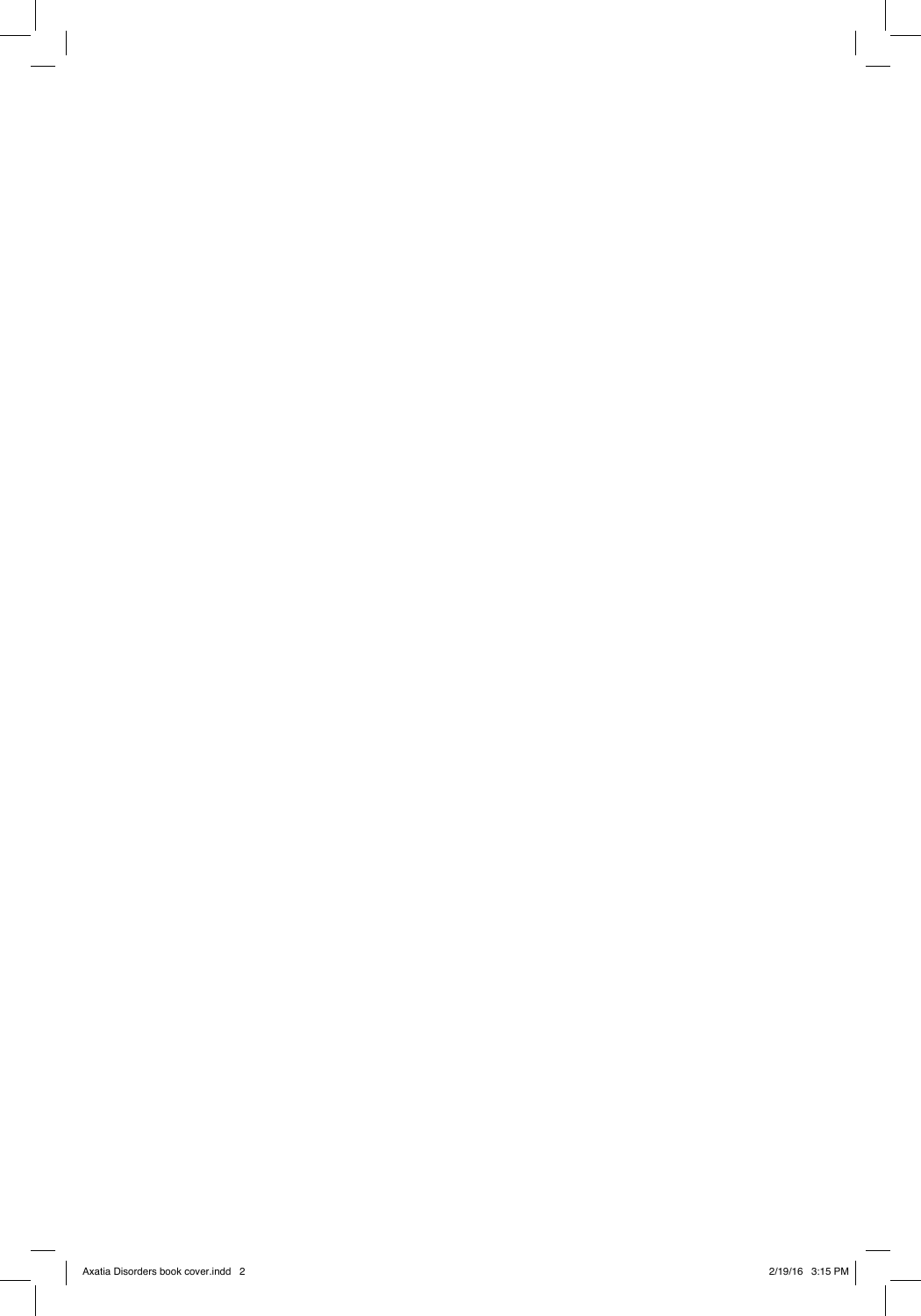#### Evaluation and Management of

# **Ataxic Disorders**

#### AN OVERVIEW FOR PHYSICIANS

Susan L. Perlman, MD *for the National Ataxia Foundation*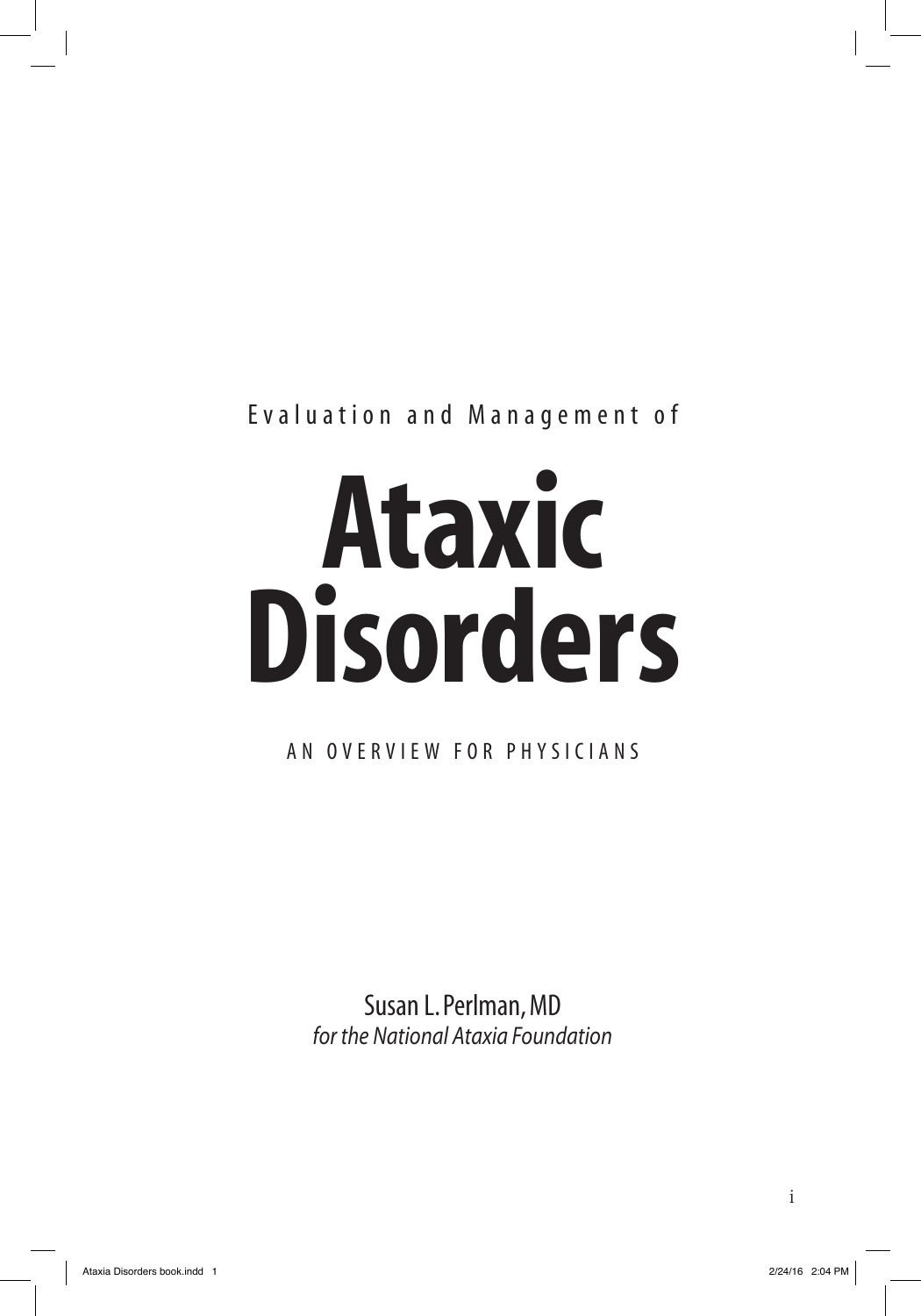#### Evaluation and Management of Ataxic Disorders An Overview for Physicians

National Ataxia Foundation 2600 Fernbrook Lane, Suite 119 Minneapolis, MN 55447-4752

Telephone 763-553-0020 Fax 763-553-0167 Email naf@ataxia.org Website www.ataxia.org

©2016 National Ataxia Foundation

All rights reserved

Printed in the United States of America

ISBN: 0-943218-14-4

Library of Congress Control Number: 2007923539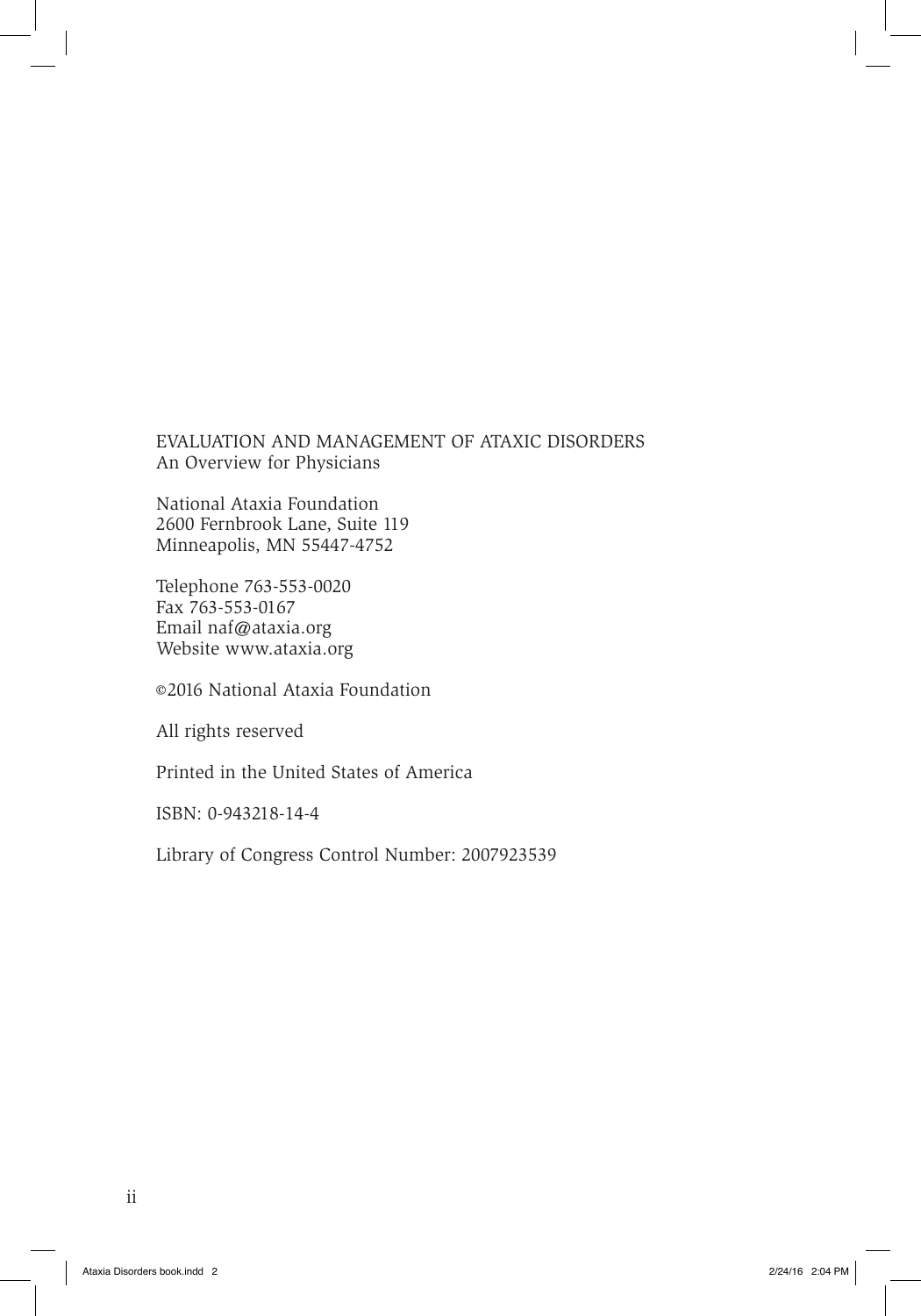## **Contents**

| Table 2-Key features of examination that may provide clues                                                                                                                        |  |
|-----------------------------------------------------------------------------------------------------------------------------------------------------------------------------------|--|
| Table 3—Workup for the ataxic patient with or without a family                                                                                                                    |  |
| Autosomal dominant cerebellar ataxia 5<br>Table 4—The dominantly inherited ataxias—Molecular genetics $\dots$ 6-9<br>Table 5-The dominantly inherited ataxias-Associated features |  |
| 10<br>Table 6-The dominantly inherited ataxias-Prioritizing genetic                                                                                                               |  |
| 13<br>Table 7-The recessively inherited ataxias-Differential diagnosis                                                                                                            |  |
| Table 8-The recessively inherited ataxias-Molecular genetics<br>14                                                                                                                |  |
| Maternally inherited ataxias (X-linked and mitochondrial) 14<br>Table 9-Maternally inherited ataxias-<br>15                                                                       |  |
| 16<br>16<br>17                                                                                                                                                                    |  |
|                                                                                                                                                                                   |  |
| Resources to aid in the evaluation of the ataxic patient 18                                                                                                                       |  |
| References for treatment of the ataxic patient  19                                                                                                                                |  |
|                                                                                                                                                                                   |  |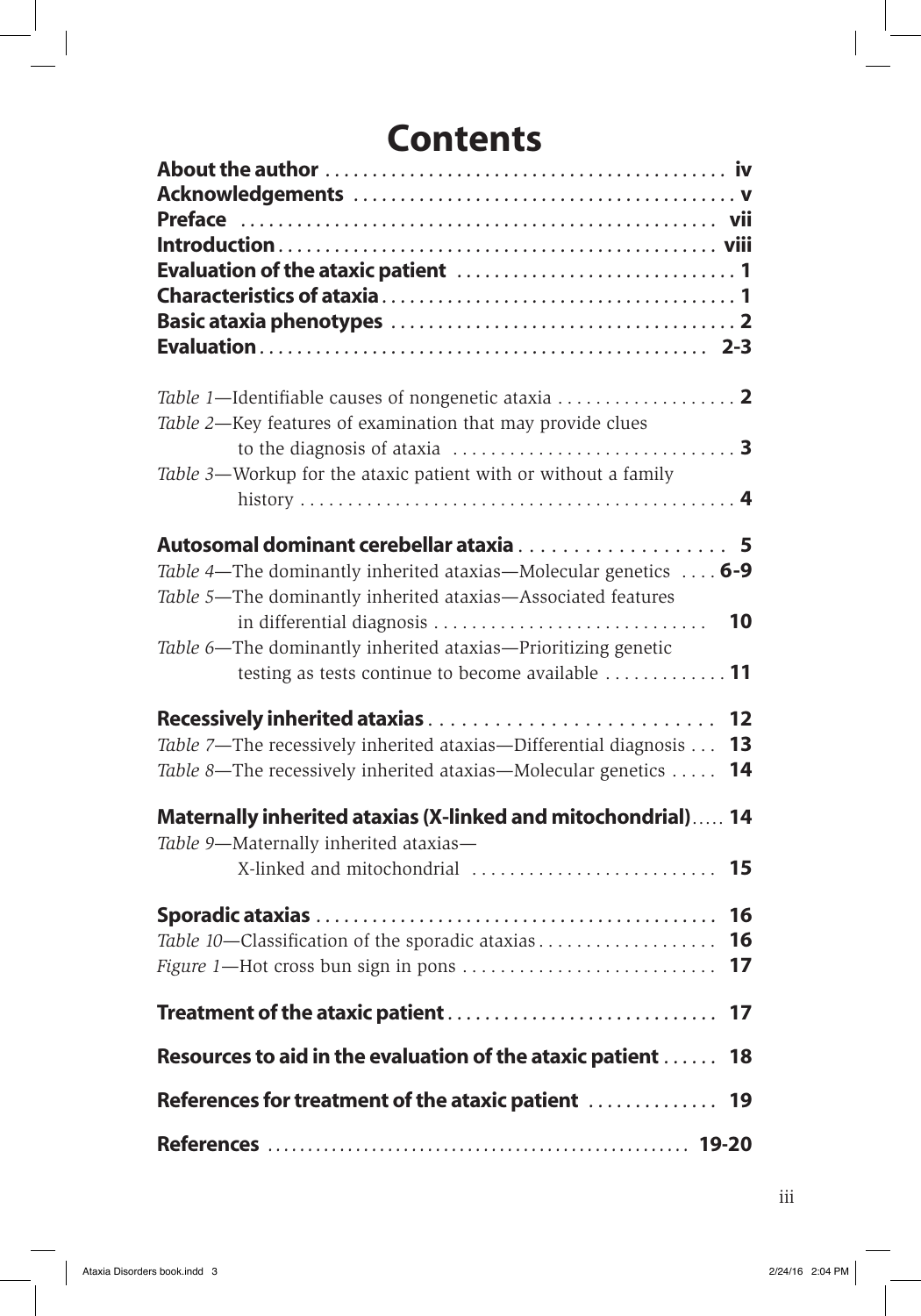### **About the Author**

 Dr. Susan L. Perlman is Clinical Professor of Neurology at the David Geffen School of Medicine at UCLA. She received her MD degree from the State University of New York at Stony Brook in 1975 and completed her neurology residency and research fellowship at UCLA in 1981. Her research was in the biochemistry of Friedreich's ataxia. Dr. Perlman has been the director of the UCLA Ataxia Clinic since 1986, where she has engaged in clinical research and has published numerous articles on the inherited and sporadic ataxias. Since 1993 she has been a member of the Medical Research Advisory Board of the National Ataxia Foundation and is a founding member of the Cooperative Ataxia Group (now the CRC-SCA). In 2009, Dr. Perlman was appointed as the Medical Director of the National Ataxia Foundation.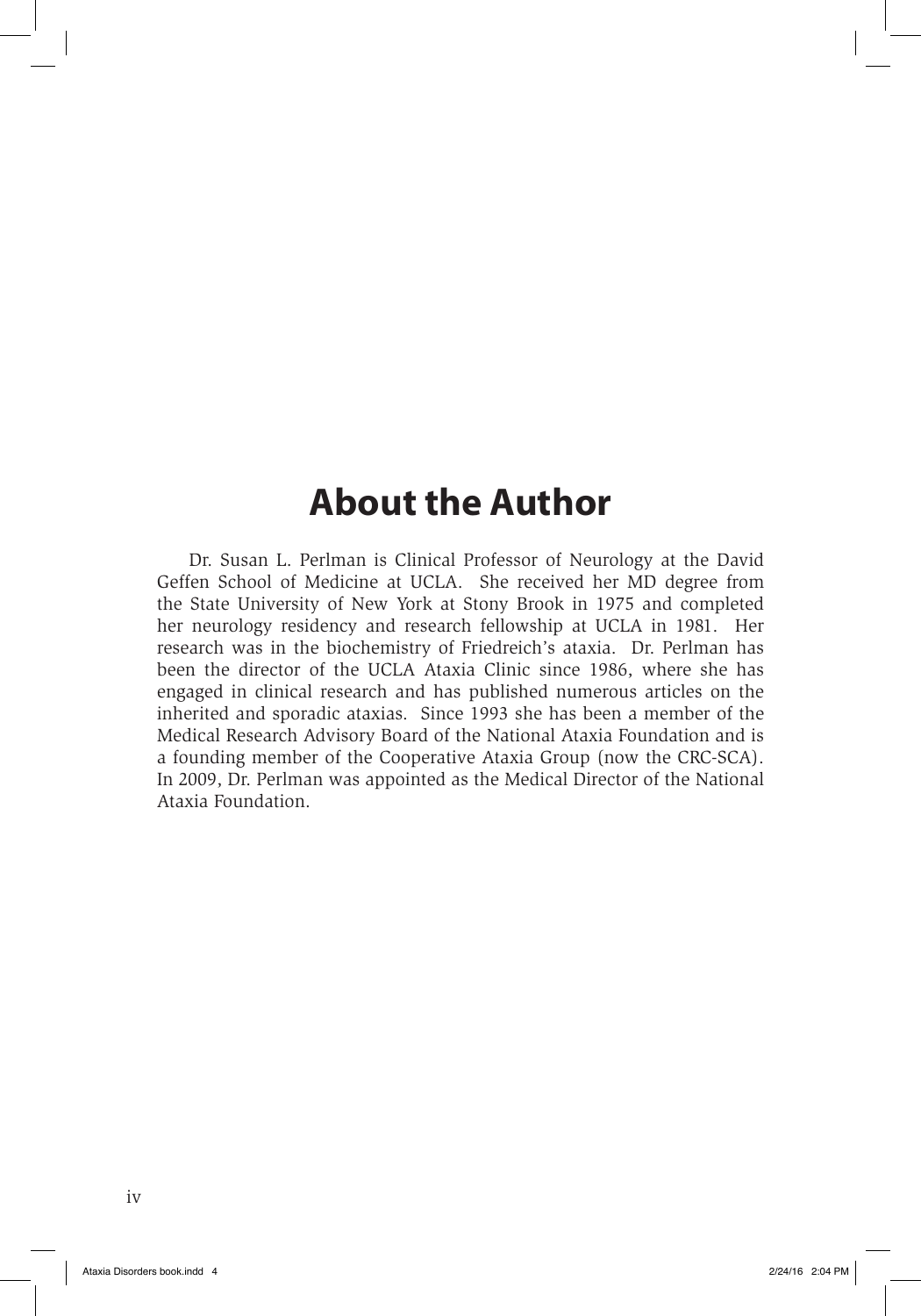## **Acknowledgements**

This booklet was made possible through the immeasurable dedication of Susan Perlman, MD. Dr. Perlman has been a tremendous asset to the National Ataxia Foundation and to those affected by ataxia. Dr. Perlman's commitment to ataxia is extraordinary, and she took time out of a very busy schedule to write this handbook.

 The National Ataxia Foundation would like to extend a special thank you to Dr. Susan Perlman for her time and commitment in writing this handbook.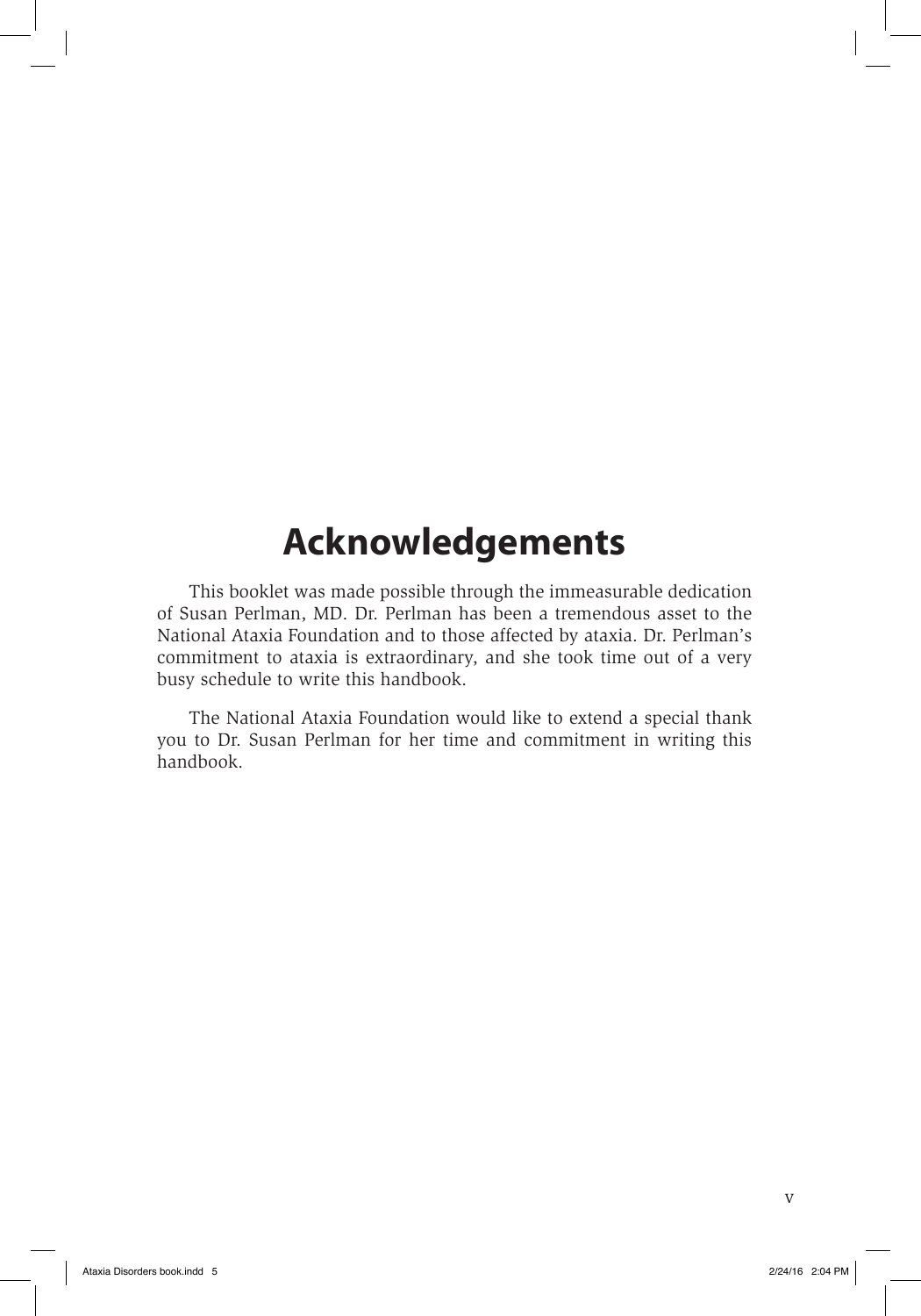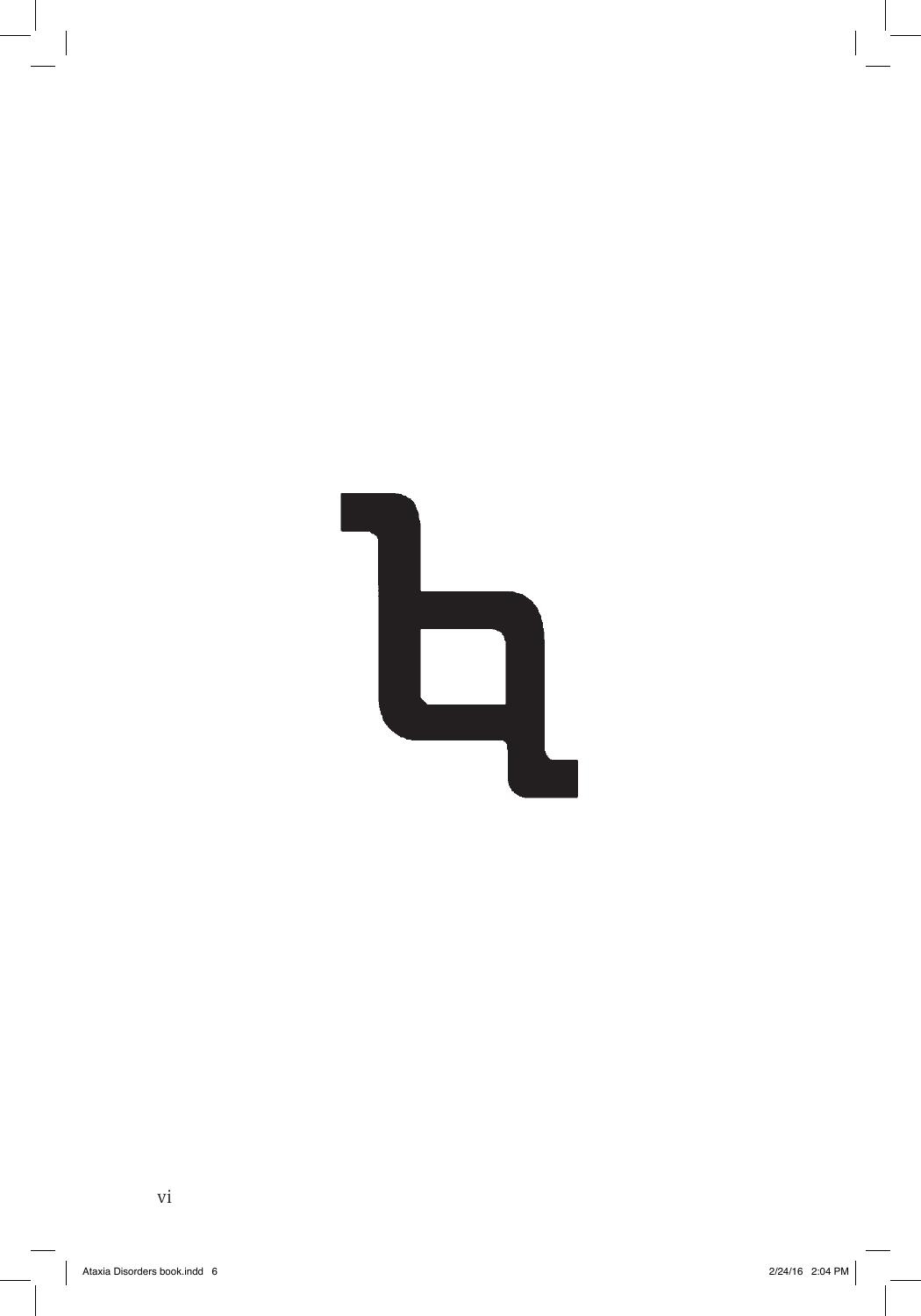# **Preface**

This book is intended to inform and guide family practice and other physicians who may be caring for patients with ataxic symptoms or who have been diagnosed with ataxia.

The goals of this book are threefold:

- 1) To provide health care practitioners with a vocabulary to aid in their understanding of what is and is not ataxia.
- 2) To provide diagnostic protocols for use in defining the types and causes of ataxia that are seen in medical practice.
- 3) To provide resources for use in counseling and managing the ataxic patient.

 There is nothing more discouraging for a patient or family member than to be given a specific diagnosis, and then be told that "there is nothing that can be done." Physicians are equally disheartened to see exponential progress in the understanding of the pathophysiology of complex disorders, but little being made available that will yield direct benefits for the treatment of their patients. Over the past 20 years, molecular genetic research has completely revolutionized the way the progressive cerebellar ataxias are classified and diagnosed, but has yet to produce effective genebased, neuroprotective, or neurorestorative therapies. We are fortunate that in the past five years, several pharmaceutical companies, partnering with research groups, have begun to add drugs to their pipelines that may have application to cerebellar ataxia in the near future.

 The current treatment of cerebellar ataxia remains primarily a neurorehabilitation challenge (physical, occupational, and speech/ swallowing therapy; adaptive equipment; driver safety training; nutritional counseling; psychosocial counseling), with modest additional gains made with the use of symptomatic medications.

Even in a situation where there really appears to be nothing else to offer, sharing of information and seeking new information together can provide strength and encouragement to the patient and family, which is the true foundation of the therapeutic relationship.

 Thank you to my patients and their families for their willingness to work with me and to share with me their ideas and hopes.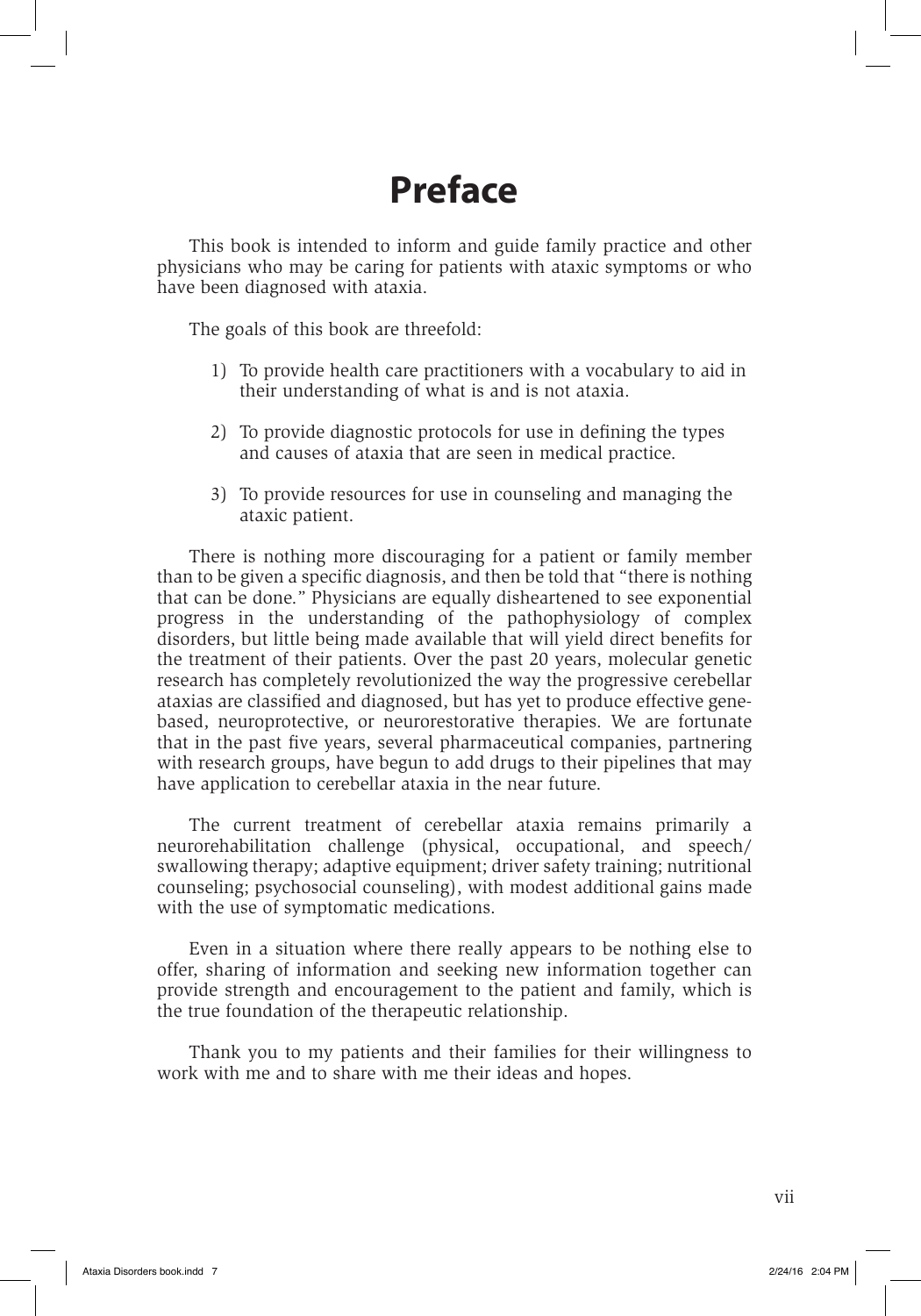## **Introduction**

 Ataxia is incoordination or clumsiness of movement that is not the result of muscle weakness. It is caused by cerebellar, vestibular, or proprioceptive sensory (large fiber/posterior column) dysfunction. Cerebellar ataxia is produced by lesions of the cerebellum or its afferent or efferent connections in the cerebellar peduncles, red nucleus, pons, medulla, or spinal cord. A unilateral cerebellar lesion causes ipsilateral cerebellar ataxia. Crossed connections between the frontal cerebral cortex and the cerebellum may allow unilateral frontal disease to mimic a contralateral cerebellar lesion.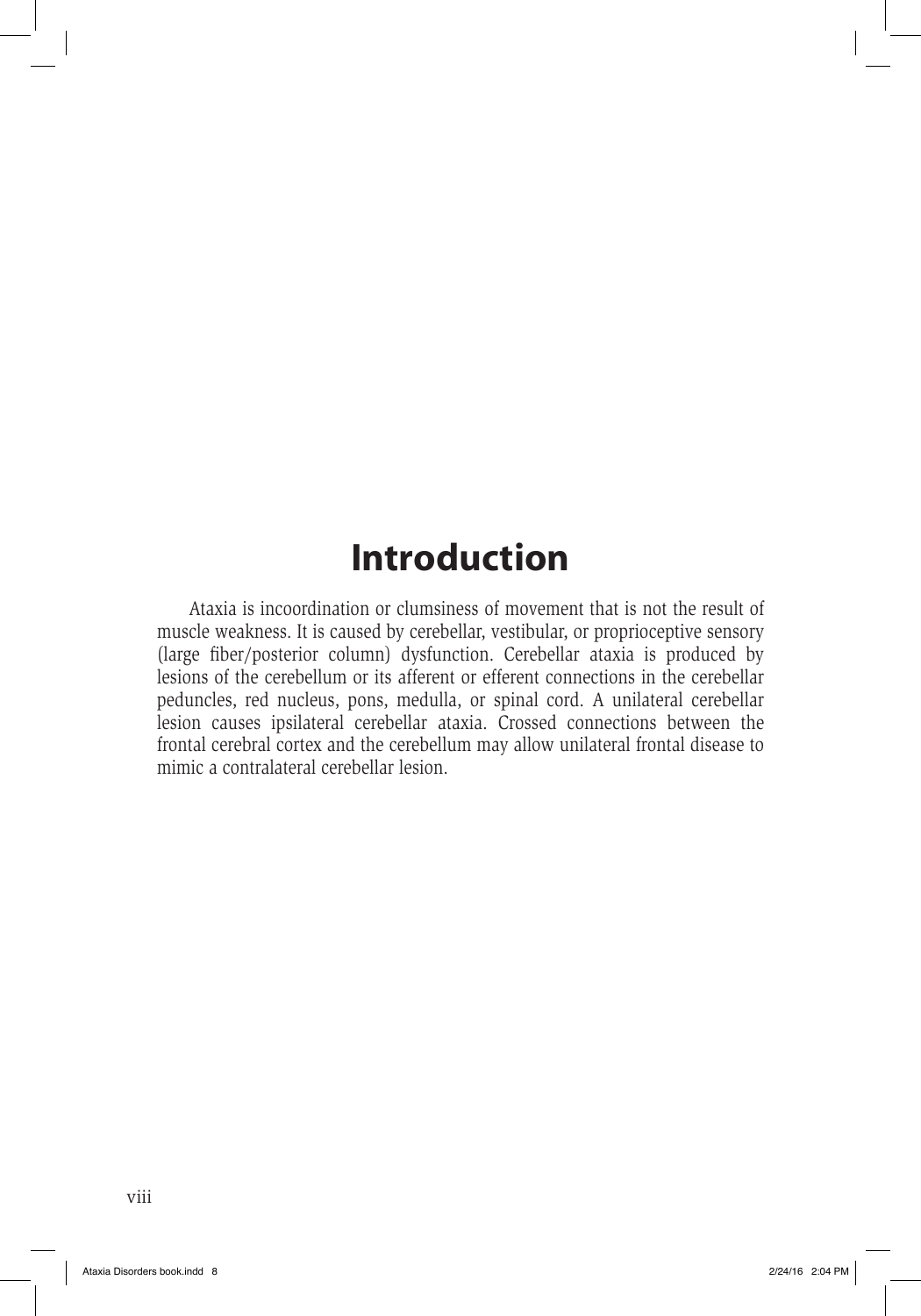# **Evaluation of the Ataxic Patient**

#### *Characteristics of ataxia*

**Cerebellar ataxia** causes irregularities in the rate, rhythm, amplitude, and force of voluntary movements, especially at initiation and termination of motion, resulting in irregular trajectories (*dysynergia*), *terminal tremor*, and overshoot (*dysmetria*) in limbs. Speech can become dysrhythmic (*scanning dysarthria*) and articulation slurred, with irregular breath control. Difficulty swallowing or frank choking also may be present. Similar changes can be seen in control of eye movement, with jerky (saccadic) pursuit, gaze-evoked *nystagmus*, and *ocular overshoot/dysmetria*. Muscles show decreased tone, resulting in defective posture maintenance and reduced ability to check excessive movement (*rebound or sway*). Trunkal movement is unsteady, feet are held on a *wider base* during standing and walking, with *veering or drunken gait*, and the ability to stand on one foot or with feet together or to walk a straight line is diminished. Altered cerebellar connections to brainstem oculomotor and vestibular nuclei may result in sensations of "*dizziness*" or environmental movement (*oscillopsia*).

**Vestibular ataxia** has prominent *vertigo* (directional spinning sensations) and may cause past-pointing of limb movements, but spares speech.

**Sensory ataxia** has no vertigo or dizziness, also spares speech, worsens when the eyes are closed (*positive Romberg sign*), and is accompanied by *decreased vibration and joint position sense.*

 Cerebellar influence is ipsilateral (the right cerebellar hemisphere controls the right side of the body), and within the cerebellum are regions responsible for particular functions. The midline cerebellum controls gait, head and trunk stability, and eye movements. The cerebellar hemispheres control limb tone and coordination, eye movements, and speech. Cerebellar signs on the neurologic exam can help to determine whether a process is unilateral or involves the entire cerebellum, and whether a particular region of the cerebellum has been targeted (vermis, outflow tracts, flocculonodular lobe, etc.). Certain etiologies may then become more likely.

 The **genetically mediated ataxias** typically have insidious onset and relatively slow (months to years), symmetrical progression—affecting both sides of the body and moving from the legs to the arms to speech, or from midline (gait/trunk) to hemispheric (limb) structures, and ultimately to deep outflow pathways (increasing the component of tremor). **Acquired ataxias** may have more sudden or subacute onset and progression (weeks to months) and be asymmetrical or frankly focal in presentation. Acute onset with no progression suggests a monophasic insult (injury, stroke, hemorrhage, anoxia). Subacute onset with progression suggests infectious/inflammatory/immune processes, metabolic or toxic derangements, or neoplastic/mass effects.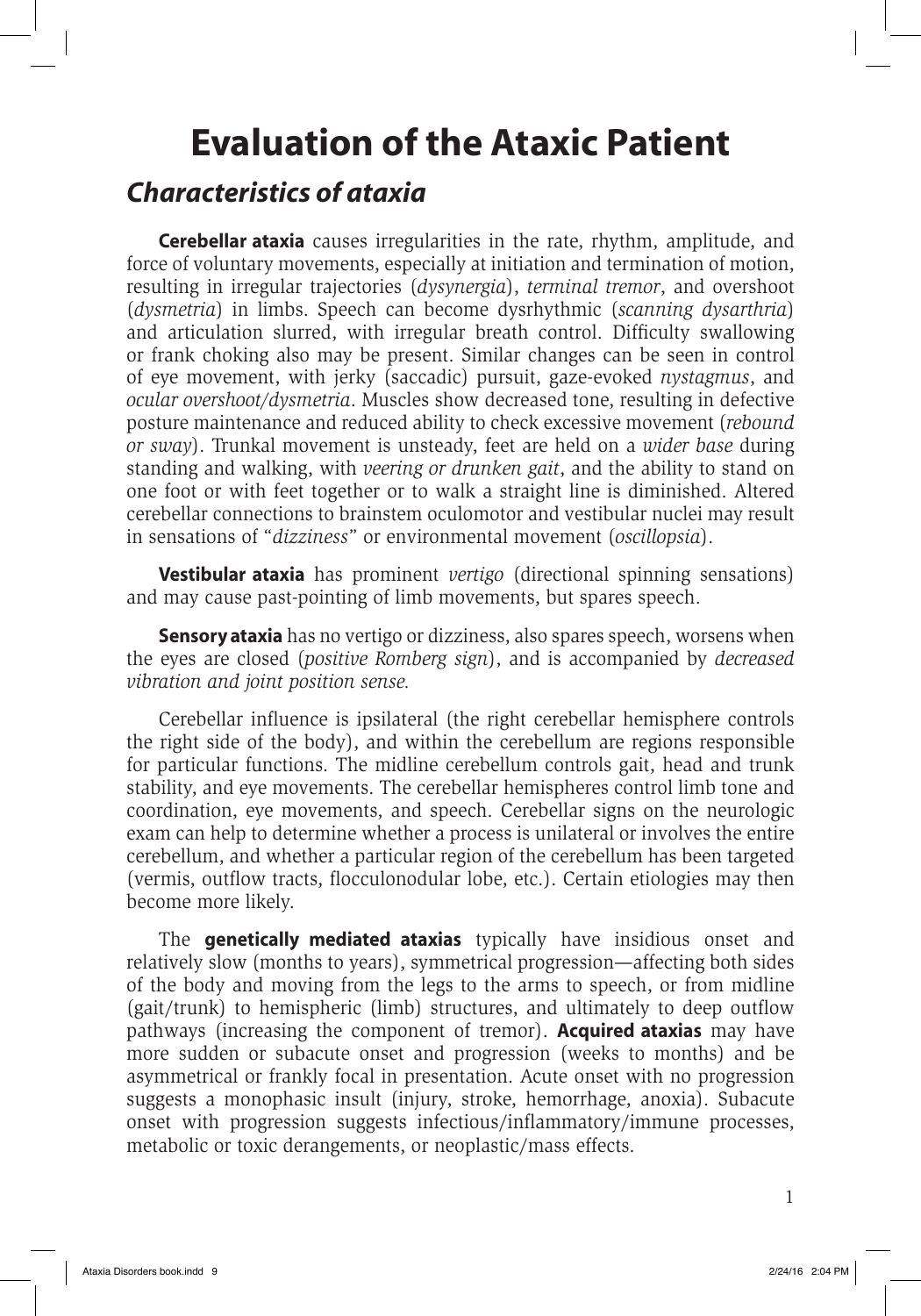#### *Basic ataxia phenotypes*

There are seven basic phenotypes:

- **Autosomal dominant cerebellar ataxia/spinocerebellar ataxia (SCA)**
- **Friedreich's ataxia-like syndromes**
- **Early onset cerebellar ataxia (EOCA)**
- **Mitochondrial syndromes**
- **Multiple system atrophy picture**
- **Idiopathic late onset cerebellar syndromes**
- **Hereditary spastic paraplegia/ataxia** (not discussed in this booklet)

#### *Evaluation*

 The **neurological history** may provide clues to cause relating to associated illnesses, medication use, or lifestyle/environmental exposures (*see Table 1*). The **neurological examination** can be supplemented by **neural imaging** (magnetic resonance scanning/MRI or computed tomography/CT of the brain or spine) and **electrophysiologic studies** (electromyogram and nerve conduction/EMG-NCV; evoked potential testing—visual/VER, brainstem/

| Table 1. IDENTIFIABLE CAUSES OF NONGENETIC ATAXIA          |                                                                                                                                                                                                                         |  |  |  |
|------------------------------------------------------------|-------------------------------------------------------------------------------------------------------------------------------------------------------------------------------------------------------------------------|--|--|--|
| <b>Type</b>                                                | Cause                                                                                                                                                                                                                   |  |  |  |
| Congenital                                                 | Developmental                                                                                                                                                                                                           |  |  |  |
| <b>Mass lesion</b> of a specific type                      | Tumor, cyst, aneurysm, hematoma, abscess, normal pressure or partial obstructive<br>hydrocephalus                                                                                                                       |  |  |  |
| <b>Vascular</b>                                            | Stroke, hemorrhage; subcortical vascular disease                                                                                                                                                                        |  |  |  |
| Infectious/Post-infectious/<br><b>Post-vaccination</b>     | Anthrax; Epstein-Barr; enterovirus; HIV; HTLV; prion disease; Lyme disease;<br>syphilis; measles, rubella, varicella; Whipple's disease; progressive multifocal<br>leukoencephalopathy                                  |  |  |  |
| Post-anoxic, post-hyperthermic,<br>post-traumatic          |                                                                                                                                                                                                                         |  |  |  |
| <b>Chronic epilepsy</b>                                    |                                                                                                                                                                                                                         |  |  |  |
| <b>Metabolic</b>                                           | Acute thiamine (B1) deficiency; chronic vitamin B12 and E deficiencies; autoimmune<br>thyroiditis and low thyroid levels                                                                                                |  |  |  |
| <b>Toxic</b> Drug reactions                                | Amiodarone, cytosine arabinoside, 5-fluorouracil, lithium, phenytoin, valproic acid, and<br>others                                                                                                                      |  |  |  |
| Environmental                                              | Acrylamide, alcohol, organic solvents, organo-lead/mercury/tin, inorganic bismuth/<br>mercury/thallium                                                                                                                  |  |  |  |
| Immune-mediated<br>Vasculitis Paraneoplastic <sup>a</sup>  | Behcet's, giant cell arteritis, lupus, and others                                                                                                                                                                       |  |  |  |
| Other autoantibodies                                       | Anti-Yo, Hu, Ri, MaTa, CV2, Zic4; anti-calcium channel; anti-CRMP-5, ANNA-1,2,3, mGluR1,<br><b>TR</b>                                                                                                                   |  |  |  |
| Anti-immune therapies used<br>in reported cases of immune- | Anti-GluR2, GAD <sup>b</sup> , MPP1, GQ1b ganglioside; anti-gliadin (most common-reported also<br>in the inherited syndromes as a possible secondary factor; treated with gluten-free<br>$\text{dist}$ ) <sup>c-e</sup> |  |  |  |
| mediated cerebellar ataxia                                 | Steroids, plasmapheresis, IVIG, rituximab, mycophenolatemofetil, methotrexate, and<br>others                                                                                                                            |  |  |  |

*a* Bataller, L., and J. Dalmau. Paraneoplastic neurologic syndromes: approaches to diagnosis and treatment. Semin Neurol, 2003 **23**(2): p. 215-24.

b Mitoma, H., et al. Presynaptic impairment of cerebellar inhibitory synapses by an autoantibody to glutamate decarboxylase. J Neurol Sci, 2000. **175**(1): p. 40-44.<br><sup>C</sup> Bushara, K.O., et al. Gluten sensitivity in sporadic

e Hadjivassiliou, M. et al. Gluten ataxia in perspective: epidemiology, genetic susceptibility and clinical characteristics. Brain, 2003. 126(Pt 3): p.685-91.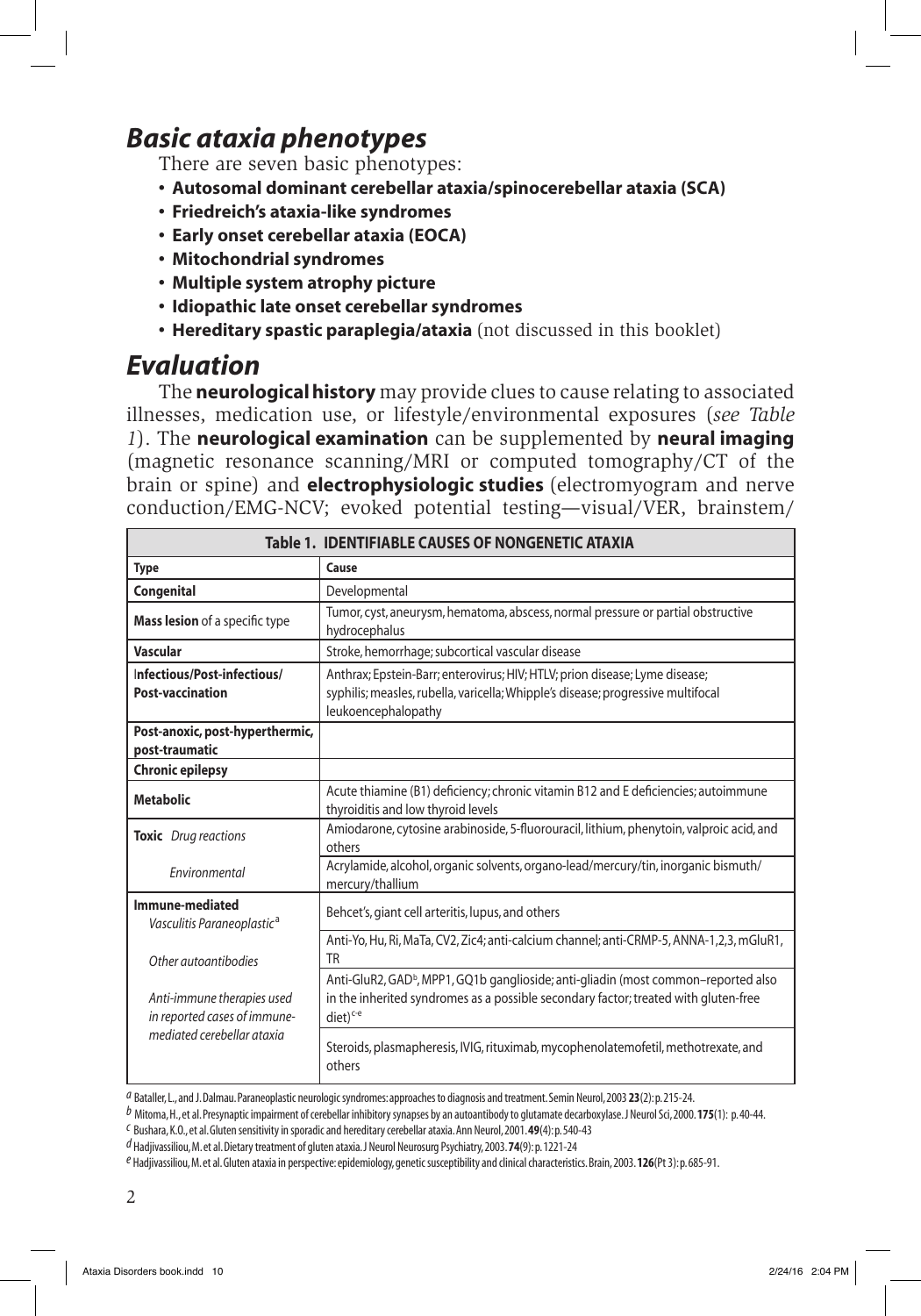BAER, somatosensory/SSER; electronystagmography of oculomotor and vestibular pathways/ENG; electroencephalogram/EEG).

 These can confirm the anatomic localization of the process and often the actual etiology (mass lesion of a specific type—e.g. tumor, cyst, hematoma, abscess; stroke or hemorrhage; subcortical vascular disease; inflammation/ infection or vasculitis; demyelination; characteristic regional atrophy, hypoor hyperintensities; normal pressure or partial obstructive hydrocephalus). **Additional laboratory** studies can then be ordered (blood; urine; spinal fluid; biopsy of muscle, nerve, or brain). There may be **key features on examination** that will provide clues to a specific cause for the ataxia *(see Table 2).*

 The presence of a known genetic disorder does not rule out the presence of additional acquired insults that might alter the presentation and course of the symptoms of ataxia and warrant independent investigation.

Similarly, the absence of a clear family history does not rule out the role of genetic factors in an apparently sporadic disorder. There may be no family history because the history wasn't taken, because the information is unavailable (adoption, loss of contact, noncooperation, paternity issues), because of nondominant inheritance patterns (recessive, X-linked, maternal/ mitochondrial), or because of specific genetic processes that modify disease presentation in the pedigree (anticipation, incomplete penetrance, mosaicism).

| <b>Table 2. KEY FEATURES OF EXAMINATION</b><br>THAT MAY PROVIDE CLUES TO THE DIAGNOSIS OF ATAXIA |                                                                                                                                                                                                                                                                                    |  |  |
|--------------------------------------------------------------------------------------------------|------------------------------------------------------------------------------------------------------------------------------------------------------------------------------------------------------------------------------------------------------------------------------------|--|--|
| <b>Type</b>                                                                                      | <b>Features</b>                                                                                                                                                                                                                                                                    |  |  |
| <b>Neurological Features</b>                                                                     | Ataxia with parkinsonism and autonomic dysfunction suggest multiple system atrophy<br>(MSA)                                                                                                                                                                                        |  |  |
|                                                                                                  | Accompanying dementia, seizures, ophthalmoplegia, or chorea suggest something<br>other than MSA                                                                                                                                                                                    |  |  |
|                                                                                                  | Cardiac (examples: cardiomyopathy, conduction disturbances) - Friedreich's ataxia<br>(FRDA), mitochondrial disease                                                                                                                                                                 |  |  |
|                                                                                                  | Skeletal (examples: scoliosis, foot deformities) – FRDA, ataxia-telangiectasia, variants of<br>Charcot-Marie-Tooth disease, late-on set inborn errors of metabolism                                                                                                                |  |  |
| <b>Non-neurologic features</b>                                                                   | Endocrine - diabetes (FRDA/mitochondrial, Wilson's disease), adrenalin sufficiency<br>(adrenoleukodystrophy, or ALD; adrenomyeloneuropathy, or AMN)                                                                                                                                |  |  |
|                                                                                                  | Liver/metabolic – inborn errors of metabolism                                                                                                                                                                                                                                      |  |  |
|                                                                                                  | Skin-phakomatoses (neurofibromatosis), ataxia-telangiectasia, inborn errors (vitamin E<br>deficiency, sialidosis, ALD/AMN, Hartnup's, cerebrotendinous xanthomatosis [CTX])                                                                                                        |  |  |
| <b>Mitochondrial disorders</b> seem                                                              | Distinctive neurologic features: dementia, dystonia, exercise intolerance, hearing loss,<br>migraine myelopathy, myoclonus, myopathy, neuropathy, ophthalmoplegia, optic<br>neuropathy, pigmentary retinopathy, seizures, stroke-like episodes                                     |  |  |
| to have more features beyond<br>ataxia than do the other ataxic<br>illnesses                     | Distinctive non-neurologic features: adrenal dysfunction, anemia, cardiomyopathy,<br>cataracts, diabetes mellitus, other endocrine dysfunction, exocrine pancreas<br>dysfunction, intestinal pseudo- obstruction, lactic acidosis, renal disease,<br>rhabdomyalysis, short stature |  |  |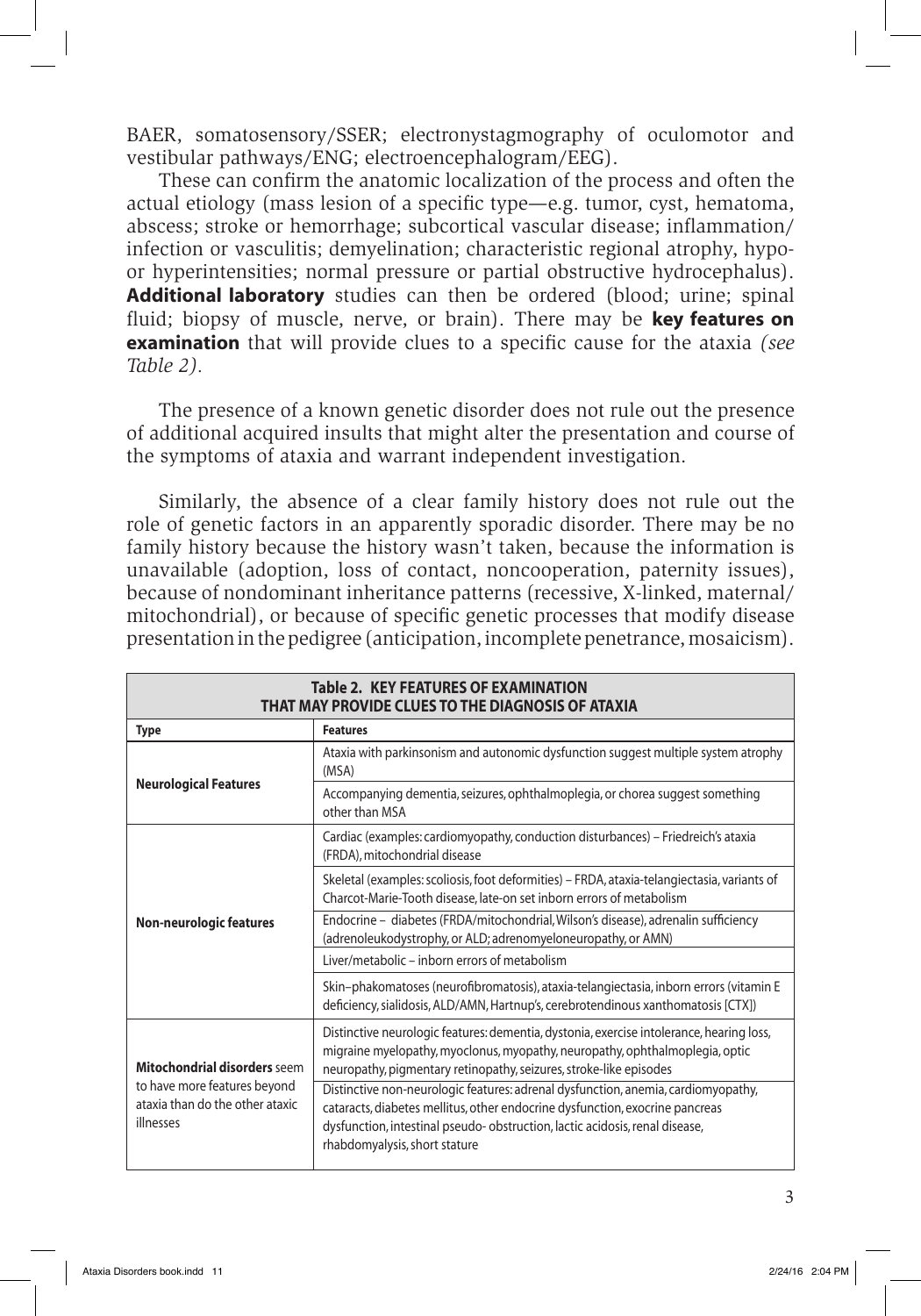Genetic studies of large groups of patients with sporadic ataxia have shown from 4-29 percent to have one of the triplet repeat disorders (SCA6 most common), and 2-11 percent to have Friedreich's ataxia  $(FRDA)^{1-3}$ .

 An interesting newly identified form of genetic ataxia is the fragile X-associated tremor/ataxia syndrome (FXTAS), typically occurring in the maternal grandfathers of children with fragile X mental retardation. It occurs without a family history of others with ataxia and can be misdiagnosed as Parkinson's disease or essential tremor because of the age of onset and the accompanying tremor. Affected persons with FXTAS also may have associated cognitive problems, which can be mistaken for Alzheimer's disease or a senile dementia<sup>4-7</sup>. Female carriers can be symptomatic.

*Table 3* is a list of laboratory studies that can be performed on any ataxic patient, with or without a family history of ataxia, to help define the ataxia phenotype and to look for associated features and acquired causes. (In the older ataxic patient, multifactorial causes are more likely to occur, for example, vision problems plus vestibular issues plus vascular disease plus peripheral neuropathy.)

| Table 3. WORKUP FOR THE ATAXIC PATIENT WITH OR WITHOUT A FAMILY HISTORY                                                                                                                                                                                                                                                                                                                   |
|-------------------------------------------------------------------------------------------------------------------------------------------------------------------------------------------------------------------------------------------------------------------------------------------------------------------------------------------------------------------------------------------|
| . MRI brain and spinal cord, with and without contrast, with diffusion-weighted imaging (DWI) sequences                                                                                                                                                                                                                                                                                   |
| • Electroencephalogram                                                                                                                                                                                                                                                                                                                                                                    |
| • Evoked potentials (visual, auditory, somatosensory)                                                                                                                                                                                                                                                                                                                                     |
| • Electronystagmogram with caloric testing                                                                                                                                                                                                                                                                                                                                                |
| <b>· Electromyogram</b> with nerve conduction studies                                                                                                                                                                                                                                                                                                                                     |
| • Chest X-ray                                                                                                                                                                                                                                                                                                                                                                             |
| • 1st line blood and urine studies-CBC, chemistry panel, HgbA1c, fasting lipids, ESR, ANA, RPR, TSH, vitamin E, folic acid,<br>vitamin B12, methylmalonic acid, homocysteine, urine heavy metals                                                                                                                                                                                          |
| . 2nd line blood and urine studies - CPK, SPEP, post-prandial lactate-pyruvate-ammonia, ketones, copper, ceruloplasmin,<br>zinc, ACE, Lyme titers, HTLV I/II, HIV, anti-thyroid antibodies, anti-gliadin antibodies (and anti-endomysial/anti-<br>transglutaminase antibodies), anti-GAD antibodies (and antiamphiphysin antibodies)                                                      |
| . 3rd line blood and urine studies-very long chain fatty acids/phytanic acid, plasma or urine amino acids, urine organic<br>acids, lysosomal hydrolase screen including hexosaminidase A, coenzyme Q10 levels, glutathione levels, PRNP gene<br>analysis                                                                                                                                  |
| . Spinal fluid studies - cell count, glucose, lactate, protein, VDRL, gram stain, cultures as appropriate, cryptococcal antigen,<br>14-3-3 protein, neuron specific enolase, prion protein studies, neurotransmitter levels as appropriate, myelin basic protein,<br>oligoclonal bands, IgG synthesis (process-specific), PCR (pathogen-specific)                                         |
| • Additional imaging                                                                                                                                                                                                                                                                                                                                                                      |
| 1. MR spectroscopy                                                                                                                                                                                                                                                                                                                                                                        |
| 2. PET scan/dopa-PET scan                                                                                                                                                                                                                                                                                                                                                                 |
| • Biopsies – conjunctival, muscle/nerve, GI tract, bone marrow, brain                                                                                                                                                                                                                                                                                                                     |
| • Paraneoplastic workup – appropriate imaging (ultrasound, CT, MRI), alpha fetoprotein, paraneoplastic antibodies (Yo, Hu,                                                                                                                                                                                                                                                                |
| Ri, CV2, MaTa, Zic4, and others as available)                                                                                                                                                                                                                                                                                                                                             |
| . Genetic workup in the ataxic patient with no family history of ataxia - in the patient over 50, occasionally positive<br>gene tests for SCA6, SCA3, SCA1, Friedreich ataxia, and fragile X-associated tremor/ataxia syndrome (FXTAS) may be seen.<br>Inborn errors of metabolism may occur in the patient over age 25 <sup>a</sup> . Clinical whole exome sequencing can be considered. |
| a Gray, R. G., et al. Inborn errors of metabolism as a cause of neurological disease in adults: an approach to investigation. J Neurolo Neurosurg Psychiatry, 2000. 69 (1): p.5-12.                                                                                                                                                                                                       |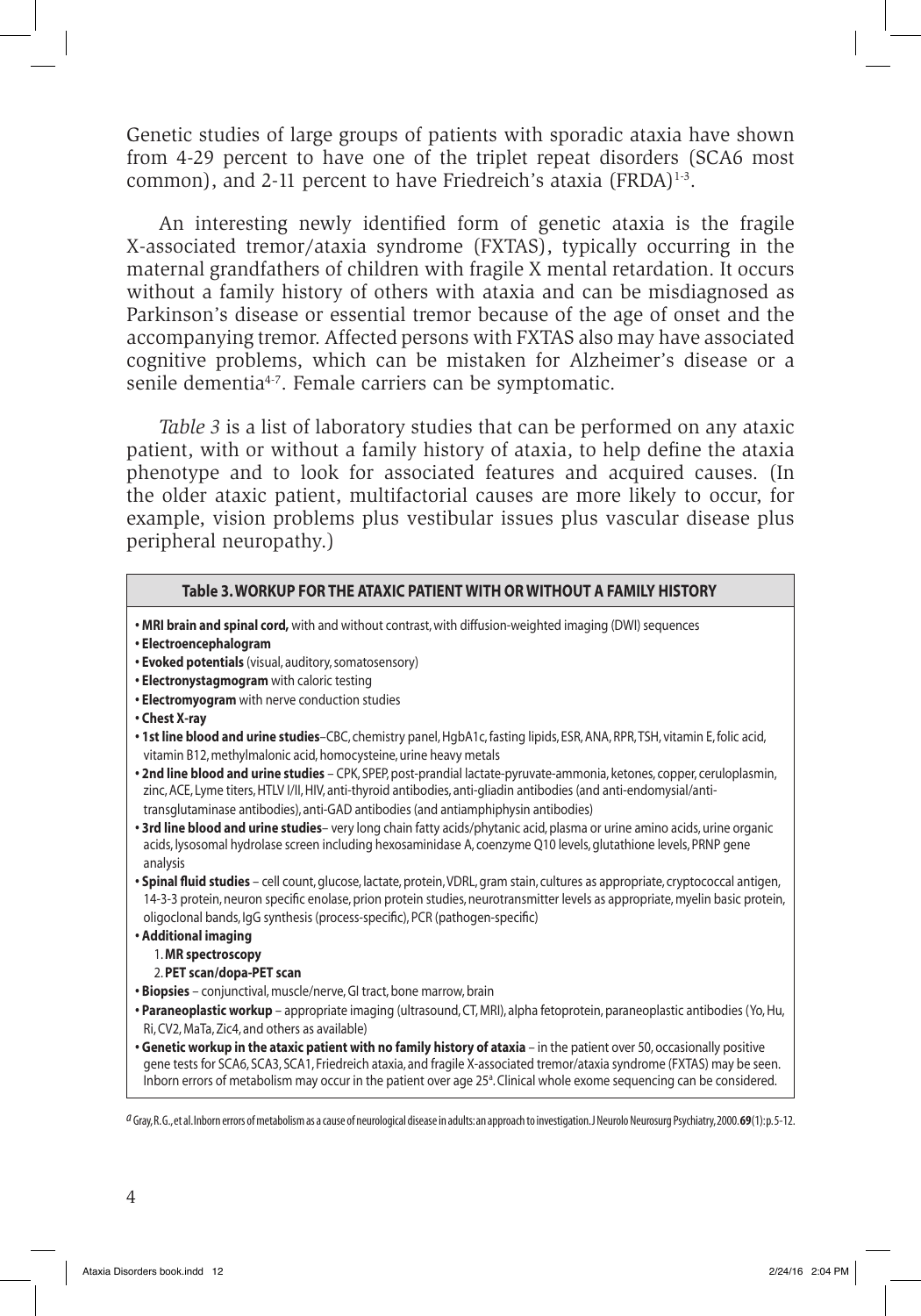#### **Autosomal dominant cerebellar ataxia**

 The dominantly inherited ataxic disorders have an incidence of 1-5 in 100,000. They include the typical spinocerebellar ataxias (SCAs), which now number 40; the episodic ataxias (EA 1-8); and the atypical spinocerebellar ataxias (dentatorubral-pallidoluysian atrophy/DRPLA and Gerstmann-Straussler-Scheinker/GSS disease), which may have prominent features other than ataxia. Pathogenetic classification would group SCAs 1-3, 6, 7, 12, 17, and DRPLA as polyglutamine (triplet repeat or CAG repeat) disorders; SCAs 8, 10, 31, and 36 as other repeat types; SCAs 4, 5, 11-16, 23, 27, and GSS as resulting from other mutation types; and SCAs 6, 13, 19, 22, and EA-1, 2, and 5 as primary channelopathies. The molecular bases of the remaining SCAs are still unknown (*see Table 4*).

 The average age of onset is in the third decade, and, in the early stages, most of these dominantly inherited disorders may be indistinguishable from one another, except by genetic testing (see Tables 5 and 6). There have been efforts to develop algorithms to prioritize genetic testing, with the most statistically sound using Baysian analysis to help predict which of the most common SCAs (SCAs 1, 2, 3, 6, 7, 8) could be expected in a particular clinical situation<sup>8</sup>.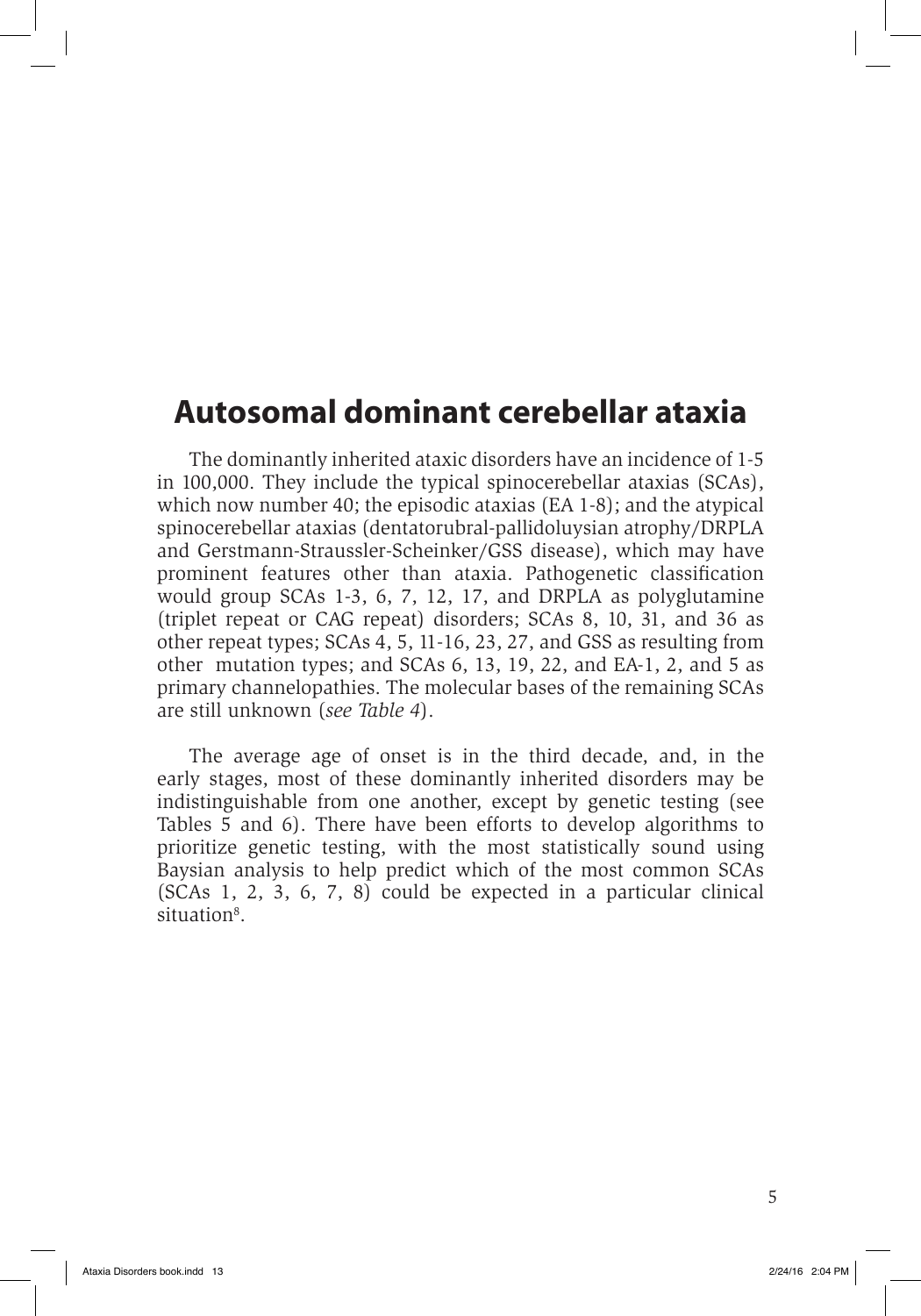#### **Table 4. The Dominantly Inherited Ataxias – Molecular Genetics***See* **http://neuromuscular.wustl.edu/ataxia/domatax.html** *or* **http://www.ncbi.nlm.nih.gov/pubmed/?term=autosomal+dominant+cerebellar+ataxias** *for most current references*

| <b>Ataxic Disorder</b>             | <b>Gene Locus</b> | <b>Gene/Product</b>                                                                                                                                                                                                                                                      | <b>Mutation</b>                                                                                                                                                                                                                                                                                                                                                                     | Prevalence                                                                                                                                                |
|------------------------------------|-------------------|--------------------------------------------------------------------------------------------------------------------------------------------------------------------------------------------------------------------------------------------------------------------------|-------------------------------------------------------------------------------------------------------------------------------------------------------------------------------------------------------------------------------------------------------------------------------------------------------------------------------------------------------------------------------------|-----------------------------------------------------------------------------------------------------------------------------------------------------------|
| <b>TYPICAL DOMINANT</b>            |                   |                                                                                                                                                                                                                                                                          |                                                                                                                                                                                                                                                                                                                                                                                     |                                                                                                                                                           |
| SCA1                               | 6p23              | Ataxin-1                                                                                                                                                                                                                                                                 | CAG expansion/coding exon. Normal <39 repeats. Disease-causing >44. If no CAT<br>interruption, disease-causing 39-44                                                                                                                                                                                                                                                                | 6-27% of dominant ataxias worldwide                                                                                                                       |
| SCA <sub>2</sub>                   | 12q24             | Ataxin-2                                                                                                                                                                                                                                                                 | CAG expansion/coding exon. Normal <33 repeats, with CAA interruption.<br>Disease-causing >33, with no CAA interruption (two patients with interrupted 34<br>expansion)                                                                                                                                                                                                              | 13-18% of dominant ataxias worldwide                                                                                                                      |
| SCA3/Machado-<br>Joseph disease    | 14q24.3-q31       | Ataxin-3                                                                                                                                                                                                                                                                 | CAG expansion/coding exon. Normal <41 repeats. Disease-causing >45.<br>Homozygous mutant genes cause earlier onset, more severe disease                                                                                                                                                                                                                                             | 23-36% of dominant ataxias worldwide                                                                                                                      |
| SCA4                               | 16q22.1           | Puratrophin-1. Functions in intracellular signaling, actin dynamics. Targeted to the<br>Golgi apparatus. Mutant protein associated with aggregates in Purkinje cells                                                                                                     | Single-nucleotide C-T substitution in 5' untranslated region                                                                                                                                                                                                                                                                                                                        | Families in Utah and Germany; six families in Japan<br>with later onset pure cerebellar syndrome                                                          |
| SCA5                               | 11p11-q11         | B-III Spectrin stabilizes the glutamate transporter EAAT4 at the surface of the<br>plasma membrane                                                                                                                                                                       | Inframe deletions; missense (Leu253Pro)                                                                                                                                                                                                                                                                                                                                             | Lincoln family in US; families in Germany and France                                                                                                      |
| SCA6                               | 19p13             | CACNa1A/P/Q type calcium channel subunit (disease mechanisms may result<br>from both CAG repeat and channelopathy processes)                                                                                                                                             | CAG expansion/coding exon. Normal <19 repeats. Disease-causing >19.<br>Homozygous mutant genes cause earlier onset, more severe disease. Allelic with<br>EA-2 (gene truncations) and hemiplegic migraine (missense mutations)                                                                                                                                                       | 10-30% of dominant ataxias worldwide                                                                                                                      |
| SCA7                               | 3p21.1-p12        | Ataxin-7. Component of TFTC-like transcriptional complexes (disease mechanisms<br>may result from both CAG repeat and transcriptional dysregulatory processes)                                                                                                           | CAG expansion/coding exon. Normal <28 repeats. Disease-causing >37.<br>Intermediate 28-36, may expand into disease range, especially with paternal<br>transmission                                                                                                                                                                                                                  | 2-5% of dominant ataxias worldwide; may be more<br>common in Sweden and Finland                                                                           |
| SCA8                               | 13q21             | Normal product is an untranslated RNA that functions as a gene regulator.<br>Evidence for a translated polyglutamine protein (Ataxin-8) from an anti-parallel<br>transcript has also been found                                                                          | CTG expansion at 3' end. Normal <80 repeats. Disease-causing 80-300, although<br>expansions in this range occur in non-ataxic persons and in other neurologic<br>diseases. Expansions >300 may not cause disease in SCA8 pedigrees                                                                                                                                                  | 2-4% of dominant ataxias worldwide; genetic testing<br>results may be open to interpretation                                                              |
| SCA9                               | Unknown           | Unknown                                                                                                                                                                                                                                                                  | Unknown                                                                                                                                                                                                                                                                                                                                                                             | One American-English family; ophthalmoplegia, optic<br>atrophy, upper motor neuron, Parkinsonism, posterior<br>column features                            |
| SCA10                              | 22q13             | Ataxin-10. Gene product essential for cerebellar neuronal survival                                                                                                                                                                                                       | Pentanucleotide repeat (ATTCT) expansion in intron 9, probable loss of function<br>mutation. Normal <22 repeats. Disease 800-4500. Intergenerationally more likely to<br>contract than expand                                                                                                                                                                                       | Mexican families (ataxia and epilepsy); five Brazilian<br>families (no epilepsy)                                                                          |
| SCA11                              | 15q15.2           | Tau tubulin kinase 2 (TTBK2)                                                                                                                                                                                                                                             | Stop, frameshift, insertion, or deletion                                                                                                                                                                                                                                                                                                                                            | Two British families                                                                                                                                      |
| SCA12                              | 5q31-q33          | PPP2R2B/brain specific regulatory subunit of protein phosphatase 2A (serine/<br>threonine phosphatase)                                                                                                                                                                   | CAG expansion in 5' untranslated region of gene, possibly upstream from<br>transcription start site and affecting gene transcription. Minimal intergenerational<br>instability                                                                                                                                                                                                      | German-American family; may account for up to 7%<br>of ADCA in India                                                                                      |
| SCA13                              | 19q13.3-q13.4     | KCNC3 voltage-gated potassium channel associated with high-frequency firing in<br>fast-spiking cerebellar neurons                                                                                                                                                        | Two missense mutations found (R420H and F448L)                                                                                                                                                                                                                                                                                                                                      | French family-seven of eight affected members were<br>women, early-onset with cognitive decline. Filipino<br>family with adult-onset ataxia               |
| SCA14                              | 19q13.4-gter      | PRKCG/protein kinase Cy (serine/threonine kinase)                                                                                                                                                                                                                        | Missense mutations in conserved residues of C1/exon 4-regulatory domain and<br>in catalytic domain of the enzyme. Increased intrinsic activity of mutant enzyme<br>moves intraneuronal distribution from cytosol to plasma membrane. May reduce<br>expression of ataxin-1 in Purkinje cells, and mutant ataxin-1 may reduce expression<br>of PRKCG                                  | Japanese (axial myoclonus), English/Dutch, Dutch, and<br>French (broader age of onset, cognitive impairment)<br>families described. Incomplete penetrance |
| SCA15                              | 3p26.1            | Inositol 1,4,5-triphosphate receptor, type 1 (ITPR1)<br>Same locus as SCA16, SCA29                                                                                                                                                                                       | Large deletions, missense.                                                                                                                                                                                                                                                                                                                                                          | Australian, French & Japanese families; 1% of SCA                                                                                                         |
| SCA16                              | See SCA15         |                                                                                                                                                                                                                                                                          |                                                                                                                                                                                                                                                                                                                                                                                     |                                                                                                                                                           |
| SCA17/Huntington<br>disease-like 4 | 6q27              | TATA box-binding protein (DNA binding subunit of RNA polymerase II<br>transcription factor D [TFIID]), essential for the expression of all protein-encoding<br>genes; disease mechanisms may result from both CAG repeat and transcriptional<br>dysregulatory processes) | CAG/CAA expansion. Normal <42 repeats. Disease-causing >45. Intermediate 43-<br>48, with incomplete penetrance. Minimal intergenerational instability. Homozygous<br>mutant genes cause earlier-onset, more severe disease. Variable phenotypes<br>include similarities to Huntington's disease, Parkinson's disease, Alzheimer's disease,<br>and variant Jakob-Creutzfeldt disease | Japanese, German, Italian, and French families                                                                                                            |
| SCA18                              | 7q22-q32          | Unknown                                                                                                                                                                                                                                                                  | Linkage studies with DNA polymorphisms point to location                                                                                                                                                                                                                                                                                                                            | One Irish-American family                                                                                                                                 |
| SCA19                              | 1p13.2            | KCND3<br>Allelic with SCA22                                                                                                                                                                                                                                              | Missense                                                                                                                                                                                                                                                                                                                                                                            | Several Dutch families                                                                                                                                    |
| SCA20                              | 11q12             | Contiguous gene duplication syndrome: Region contains ≥ 12 genes                                                                                                                                                                                                         | 260-kb duplication at 11q12                                                                                                                                                                                                                                                                                                                                                         | Anglo-Celtic family in Australia                                                                                                                          |
| SCA21                              | 1p36.33           | Transmembrane protein 240 (TMEM240)                                                                                                                                                                                                                                      | Missense and stop                                                                                                                                                                                                                                                                                                                                                                   | 2% of French SCA                                                                                                                                          |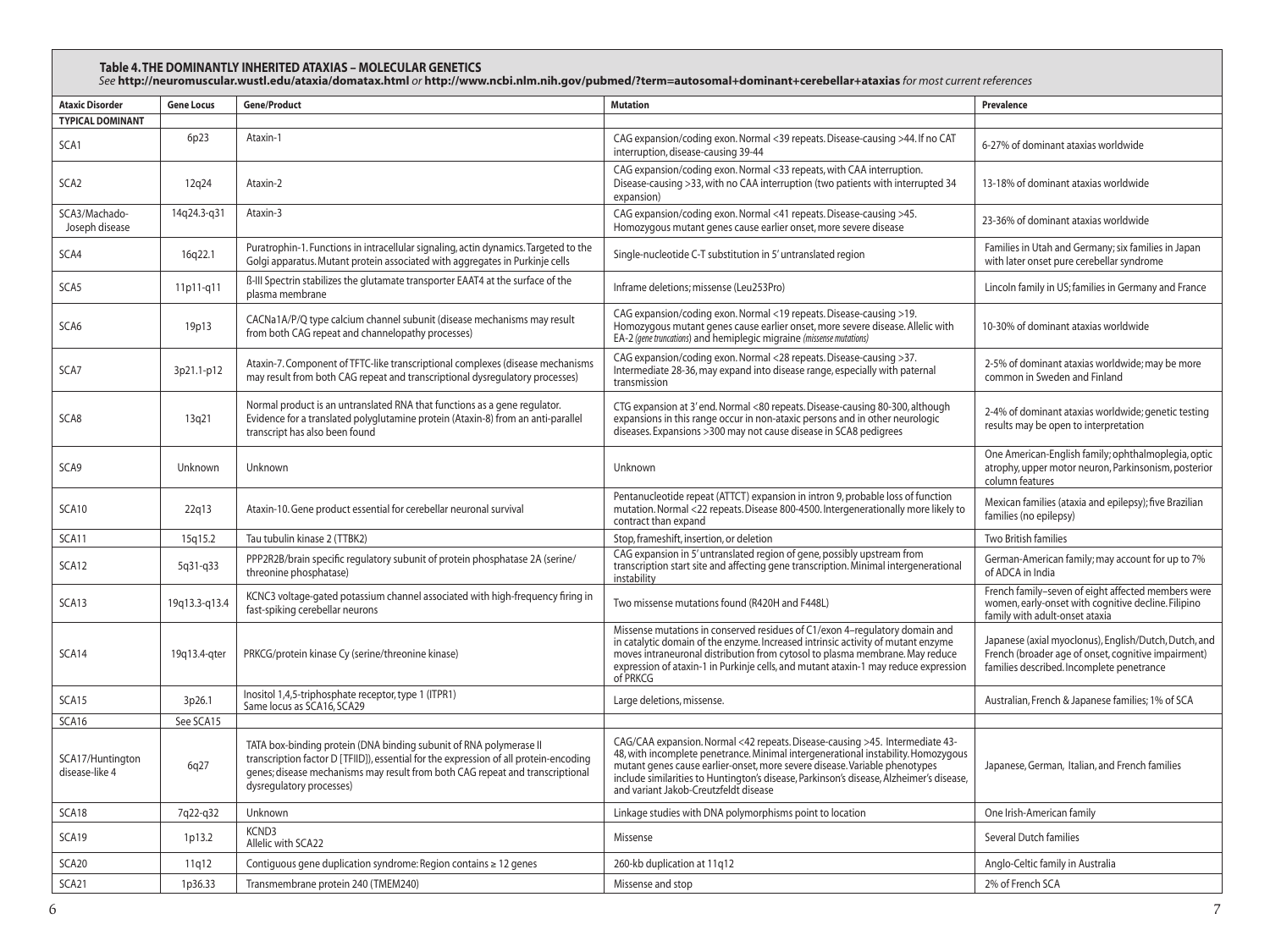| <b>Continued Table 4. THE DOMINANTLY INHERITED ATAXIAS - MOLECULAR GENETICS</b><br>See http://neuromuscular.wustl.edu/ataxia/domatax.html or http://www.ncbi.nlm.nih.gov/pubmed/?term=autosomal+dominant+cerebellar+ataxias for most current references |                   |                                                                                                                                                |                                                                                                                                                                                                                                                                                                                                                                      |                                                                                                                                                                                                                        |  |
|---------------------------------------------------------------------------------------------------------------------------------------------------------------------------------------------------------------------------------------------------------|-------------------|------------------------------------------------------------------------------------------------------------------------------------------------|----------------------------------------------------------------------------------------------------------------------------------------------------------------------------------------------------------------------------------------------------------------------------------------------------------------------------------------------------------------------|------------------------------------------------------------------------------------------------------------------------------------------------------------------------------------------------------------------------|--|
| <b>ATAXIC DISORDER</b>                                                                                                                                                                                                                                  | <b>GENE LOCUS</b> | <b>GENE/PRODUCT</b>                                                                                                                            | <b>MUTATION</b>                                                                                                                                                                                                                                                                                                                                                      | <b>PREVALENCE</b>                                                                                                                                                                                                      |  |
| SCA22                                                                                                                                                                                                                                                   | See SCA19         |                                                                                                                                                |                                                                                                                                                                                                                                                                                                                                                                      |                                                                                                                                                                                                                        |  |
| SCA <sub>23</sub>                                                                                                                                                                                                                                       | 20p13             | Prodynorphin (PDYN)                                                                                                                            | Missense                                                                                                                                                                                                                                                                                                                                                             | Dutch families                                                                                                                                                                                                         |  |
| SCA24 (reserved)                                                                                                                                                                                                                                        |                   |                                                                                                                                                |                                                                                                                                                                                                                                                                                                                                                                      |                                                                                                                                                                                                                        |  |
| SCA <sub>25</sub>                                                                                                                                                                                                                                       | 2p21-p13          | <b>Unknown</b>                                                                                                                                 | Linkage studies with DNA polymorphisms point to location                                                                                                                                                                                                                                                                                                             | One southern French family. Incomplete penetrance                                                                                                                                                                      |  |
| SCA <sub>26</sub>                                                                                                                                                                                                                                       | 19p13.3           | Eukaryotic translation elongation factor 2 (EEF2)                                                                                              | Missense                                                                                                                                                                                                                                                                                                                                                             | One family of Norwegian descent                                                                                                                                                                                        |  |
| SCA27                                                                                                                                                                                                                                                   | 13q34             | Fibroblast growth factor 14                                                                                                                    | Missense and frameshift                                                                                                                                                                                                                                                                                                                                              | Dutch, German, and French families                                                                                                                                                                                     |  |
| SCA <sub>28</sub>                                                                                                                                                                                                                                       | 18p11.21          | AFG3L2<br>Allelic with: Spastic Ataxia, Myoclonic epilepsy with Neuropathy, Recessive (SPAX5)                                                  | Missense, frameshift, small deletions                                                                                                                                                                                                                                                                                                                                | Multiple families, 3% of SCA                                                                                                                                                                                           |  |
| SCA <sub>29</sub>                                                                                                                                                                                                                                       | See SCA15         |                                                                                                                                                |                                                                                                                                                                                                                                                                                                                                                                      |                                                                                                                                                                                                                        |  |
| SCA30                                                                                                                                                                                                                                                   | 4q34.3-q35.1      | Candidate gene ODZ3                                                                                                                            | Unknown                                                                                                                                                                                                                                                                                                                                                              | Anglo-Celtic family in Australia                                                                                                                                                                                       |  |
| SCA31                                                                                                                                                                                                                                                   | 16q21             | Brain-Expressed, Associated with NEDD4 (BEAN)                                                                                                  | Penta-nucleotide (TGGAA)n repeat insertion                                                                                                                                                                                                                                                                                                                           | Third most common SCA in Japan (previously called<br>SCA4)                                                                                                                                                             |  |
| SCA32                                                                                                                                                                                                                                                   | 7q32-q33          | Unknown                                                                                                                                        | Unknown                                                                                                                                                                                                                                                                                                                                                              | One Chinese family                                                                                                                                                                                                     |  |
| SCA33 (reserved)                                                                                                                                                                                                                                        |                   |                                                                                                                                                |                                                                                                                                                                                                                                                                                                                                                                      |                                                                                                                                                                                                                        |  |
| SCA34                                                                                                                                                                                                                                                   | 6q14.1            | Elongation of very long chain fatty acids-like 4 (ELOVL4)<br>Allelic with recessive Ichthyosis, Intellectual Disability & Spastic Quadriplegia | L168F; incomplete penetrance                                                                                                                                                                                                                                                                                                                                         | French-Canadian family                                                                                                                                                                                                 |  |
| SCA35                                                                                                                                                                                                                                                   | 20p13             | Protein-glutamine gamma-glutamyltransferase 6 (TGM6)                                                                                           | Missense                                                                                                                                                                                                                                                                                                                                                             | <b>Two Chinese families</b>                                                                                                                                                                                            |  |
| SCA36                                                                                                                                                                                                                                                   | 20p13             | Nuclear Protein 56 (NOP56; NOL5A)                                                                                                              | Expansions of Intronic GGCCTG repeat: 25 to 2500                                                                                                                                                                                                                                                                                                                     | >20 families; Japan, Spain, France                                                                                                                                                                                     |  |
| SCA37                                                                                                                                                                                                                                                   | 1p32              | <b>Unknown</b>                                                                                                                                 | Unknown                                                                                                                                                                                                                                                                                                                                                              | One Spanish family                                                                                                                                                                                                     |  |
| SCA38                                                                                                                                                                                                                                                   | 6p12.1            | Elongation of very long chain fatty acids-like 5 (ELOVL5)                                                                                      | Leu72Val; Gly230Val                                                                                                                                                                                                                                                                                                                                                  | Four Italian and French families                                                                                                                                                                                       |  |
| SCA39                                                                                                                                                                                                                                                   | Reserved          |                                                                                                                                                |                                                                                                                                                                                                                                                                                                                                                                      |                                                                                                                                                                                                                        |  |
| SCA40                                                                                                                                                                                                                                                   | 14q32.11          | Coiled-coil domain-containing protein 88C (CCDC88C; Daple)<br>Allelic with: Hydrocephalus, nonsyndromic, Recessive 1 (HYC1)                    | Missense, R464H                                                                                                                                                                                                                                                                                                                                                      | One Hong Kong China family                                                                                                                                                                                             |  |
| <b>EPISODIC</b>                                                                                                                                                                                                                                         |                   |                                                                                                                                                |                                                                                                                                                                                                                                                                                                                                                                      |                                                                                                                                                                                                                        |  |
| $EA-1$                                                                                                                                                                                                                                                  | 12p13             | KCNA 1/potassium voltage-gated channel component. Interictal myokymia                                                                          | Missense mutations cause altered neuronal excitability in CNS and PNS                                                                                                                                                                                                                                                                                                | Rare families worldwide                                                                                                                                                                                                |  |
| $EA-2$                                                                                                                                                                                                                                                  | 19p13.2           | CACNa1A/P/Q type voltage-gated calcium channel subunit. Interictal nystagmus.<br>Acetazolamide-responsive                                      | Point mutations in exons and introns (nonsense, missense) and small deletions;<br>mutations cause reduced calcium channel activity in CNS and PNS. Allelic with<br>familial hemiplegic migraine and SCA6; two families with CAG expansion and<br>phenotype of episodic ataxia                                                                                        | Rare families worldwide. De novo mutations in 25%<br>of cases                                                                                                                                                          |  |
| EA-3                                                                                                                                                                                                                                                    | 1q42              | Unknown. Kinesogenic. Vertigo, tinnitus. Interictal myokymia. Acetazolamide-<br>responsive                                                     | Unknown                                                                                                                                                                                                                                                                                                                                                              | Canadian Mennonite family                                                                                                                                                                                              |  |
| EA-4 (PATX)                                                                                                                                                                                                                                             | Not identified    | Unknown                                                                                                                                        | Linkage excluded to EA-1 and EA-2. Clinically different from EA-3                                                                                                                                                                                                                                                                                                    | <b>North Carolina Families</b>                                                                                                                                                                                         |  |
| $EA-5$                                                                                                                                                                                                                                                  | 2q23.3            | CACNB4ß4/P/Q type voltage-gated calcium channel subunit; two domains<br>interact with a1 subunit                                               | Point mutations leading to amino acid substitution or premature stop codon;<br>mutations cause altered calcium channel activity in CNS                                                                                                                                                                                                                               | French-Canadian family (phenotype similar to EA-2<br>with later-onset, incomplete penetrance). German<br>family with seizures. Michigan family with phenotype<br>of juvenile myoclonic epilepsy (premature stop codon) |  |
| EA-6                                                                                                                                                                                                                                                    | 5p13.2            | SLC1A3 (EAAT1 protein). Glial glutamate transporter (GLAST). Mutation: reduced<br>capacity for glutamate uptake                                | Missense mutation; 1047C to G; Pro>Arg                                                                                                                                                                                                                                                                                                                               | Episodic ataxia, hemiplegia, migraine, seizures                                                                                                                                                                        |  |
| EA-7                                                                                                                                                                                                                                                    | 19q13             | Unknown                                                                                                                                        | Unknown                                                                                                                                                                                                                                                                                                                                                              | One American family                                                                                                                                                                                                    |  |
| EA-8                                                                                                                                                                                                                                                    |                   | Unknown                                                                                                                                        | Unknown                                                                                                                                                                                                                                                                                                                                                              | Irish family                                                                                                                                                                                                           |  |
| <b>ATYPICAL DOMINANT</b>                                                                                                                                                                                                                                |                   |                                                                                                                                                |                                                                                                                                                                                                                                                                                                                                                                      |                                                                                                                                                                                                                        |  |
| <b>DRPLA</b>                                                                                                                                                                                                                                            | 12p13.31          | Atrophin-1. Required in diverse developmental processes; interacts with even-<br>skipped homeobox 2 repressor function                         | CAG expansion/coding exon. Normal <26. Disease-causing >49. Intermediate 37-48,<br>may expand into disease range, especially with paternal transmission. Homozygous<br>mutant genes cause earlier-onset, more severe disease; homozygous intermediate<br>genes may cause a recessive predominantly spinal syndrome. Allelic with Haw<br>River syndrome (no seizures) | 1-5% of dominant ataxias worldwide; 10-20% of<br>ADCA in some areas of Japan                                                                                                                                           |  |
| GSS                                                                                                                                                                                                                                                     | 20p12             | PrP/Prion Protein                                                                                                                              | Point mutations causing amino acid substitutions in PrP or octapeptide insertions,<br>resulting in proteinase K resistant for of protein which accumulates in CNS                                                                                                                                                                                                    | Rare families worldwide                                                                                                                                                                                                |  |

 $\sqrt{2}$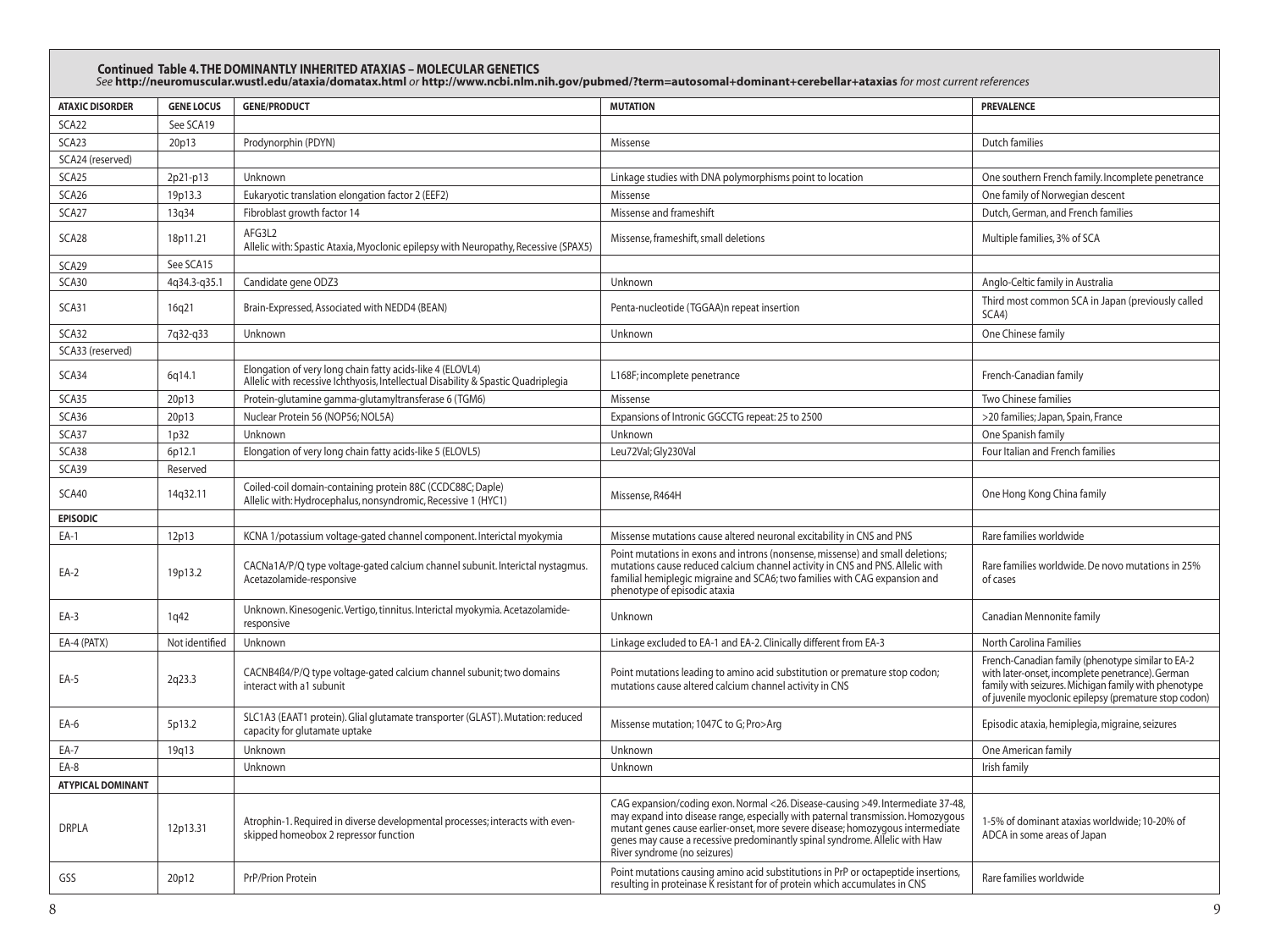| Table 5. THE DOMINANTLY INHERITED ATAXIAS<br><b>ASSOCIATED FEATURES IN DIFFERENTIAL DIAGNOSIS</b> |                                                                                                                                                                                                          |  |  |
|---------------------------------------------------------------------------------------------------|----------------------------------------------------------------------------------------------------------------------------------------------------------------------------------------------------------|--|--|
| <b>Ataxic</b><br><b>Disorder</b>                                                                  | Typical Associated Clinical Features Beyond Ataxia and Dysarthria                                                                                                                                        |  |  |
| SCA1                                                                                              | Hyperreflexia/spasticity, cerebellar tremor, dysphagia, optic atrophy                                                                                                                                    |  |  |
| SCA <sub>2</sub>                                                                                  | Slow saccades, hyporeflexia, cerebellar tremor, parkinsonism, dementia                                                                                                                                   |  |  |
| SCA3                                                                                              | Nystagmus, spasticity (onset <35y), neuropathy (onset >45y), basal ganglia features, lid retraction, facial<br>fasciculations                                                                            |  |  |
| SCA4                                                                                              | Sensory axonal neuropathy, pyramidal signs                                                                                                                                                               |  |  |
| SCA <sub>5</sub>                                                                                  | Bulbar signs, otherwise predominantly cerebellar                                                                                                                                                         |  |  |
| SCA5                                                                                              | Nystagmus (often downbeat), otherwise predominantly cerebellar, onset >50y                                                                                                                               |  |  |
| SCA7                                                                                              | Macular pigmentary retinopathy, slow saccades, pyramidal signs                                                                                                                                           |  |  |
| SCA8                                                                                              | Nystagmus, cerebellar tremor                                                                                                                                                                             |  |  |
| SCA9                                                                                              | (reserved)                                                                                                                                                                                               |  |  |
| SCA10                                                                                             | Nystagmus, seizures                                                                                                                                                                                      |  |  |
| SCA11                                                                                             | Nystagmus, hyperreflexia                                                                                                                                                                                 |  |  |
| SCA12                                                                                             | Nystagmus, arm tremor, hyperreflexia                                                                                                                                                                     |  |  |
| SCA13                                                                                             | Nystagmus, hyperreflexia, mental and motor retardation, childhood onset (adult onset is without<br>retardation)                                                                                          |  |  |
| SCA14                                                                                             | Head tremor or myoclonus                                                                                                                                                                                 |  |  |
| SCA15                                                                                             | Nystagmus, hyperreflexia                                                                                                                                                                                 |  |  |
| SCA16                                                                                             | Nystagmus, head and hand tremor                                                                                                                                                                          |  |  |
| SCA17                                                                                             | Dementia, psychosis, extrapyramidal features, hyperreflexia, seizures                                                                                                                                    |  |  |
| SCA18                                                                                             | Nystagmus, Babinski sign, sensorimotor axonal neuropathy                                                                                                                                                 |  |  |
| SCA19                                                                                             | Cognitive impairment, nystagmus, tremor, myoclonus                                                                                                                                                       |  |  |
| SCA20                                                                                             | Palatal tremor, dysphonia                                                                                                                                                                                |  |  |
| SCA21                                                                                             | Cognitive impairment, extrapyramidal features, hyporeflexia                                                                                                                                              |  |  |
| SCA22                                                                                             | Nystagmus, hyporeflexia                                                                                                                                                                                  |  |  |
| SCA <sub>23</sub>                                                                                 | Slow saccades, pyramidal signs, sensory neuropathy                                                                                                                                                       |  |  |
| SCA24                                                                                             | (reserved)                                                                                                                                                                                               |  |  |
| SCA25                                                                                             | Nystagmus, sensory neuropathy, gastric pain and vomiting                                                                                                                                                 |  |  |
| SCA26                                                                                             | Predominantly cerebellar                                                                                                                                                                                 |  |  |
| SCA <sub>27</sub>                                                                                 | Limb tremor, orofacial dyskinesia, cognitive/behavioral/mood changes                                                                                                                                     |  |  |
| SCA28                                                                                             | Pyramidal signs, ophthalmoparesis                                                                                                                                                                        |  |  |
| SCA29                                                                                             | Tremor, myoclonus                                                                                                                                                                                        |  |  |
| SCA30                                                                                             | Predominantly cerebellar                                                                                                                                                                                 |  |  |
| SCA31                                                                                             | Predominantly cerebellar                                                                                                                                                                                 |  |  |
| SCA32                                                                                             | Cognitive impairment, azospermia                                                                                                                                                                         |  |  |
| SCA33                                                                                             | (reserved)                                                                                                                                                                                               |  |  |
| SCA34                                                                                             | Skin disorder, polyneuropathy                                                                                                                                                                            |  |  |
| SCA35                                                                                             | Upper motor neuron, position sense, torticollis                                                                                                                                                          |  |  |
| SCA36                                                                                             | Muscle atrophy, fasciculations, hearing loss, cognitive changes                                                                                                                                          |  |  |
| SCA37                                                                                             | Abnormal vertical eye movements                                                                                                                                                                          |  |  |
| SCA38                                                                                             | Polyneuropathy                                                                                                                                                                                           |  |  |
| SCA39                                                                                             | (reserved)                                                                                                                                                                                               |  |  |
| SCA40<br>$EA-1$                                                                                   | Limited upgaze, upper motor neuron<br>Brief episodes of ataxia or choreoathetosis, interictal neuromyotonia. Phenytoin or carbamazepine                                                                  |  |  |
|                                                                                                   | responsive                                                                                                                                                                                               |  |  |
| $EA-2$<br>$EA-3$                                                                                  | Episodes of ataxia lasting hours, interictal nystagmus, fatigue/weakness. Acetazolamide responsive                                                                                                       |  |  |
| EA-4                                                                                              | Kinesigenic episodes of ataxia and vertigo, with diplopia and tinnitus. Acetazolamide responsive<br>Episodes of ataxia with diplopia and vertigo, defective smooth pursuit. Not acetazolamide responsive |  |  |
| $EA-5$                                                                                            | Similar to EA-2, but later onset; generalized, absence, and myoclonic seizures. Acetazolamide responsive                                                                                                 |  |  |
| EA-6                                                                                              | Episodic ataxia with alternating hemiplegia, migraine, and seizures                                                                                                                                      |  |  |
| EA-7                                                                                              | Episodes of vertigo and weakness lasting hours to days, infrequent attacks                                                                                                                               |  |  |
| EA-8                                                                                              | Episodes of ataxia and weakness lasting minutes to hours, interictal tremor. Clonazepam responsive                                                                                                       |  |  |
| <b>DRPLA</b>                                                                                      | Epilepsy, myoclonus (onset <20y); dementia, psychosis, choreoathetosis (onset >20y)                                                                                                                      |  |  |
| GSS                                                                                               | Dementia, pyramidal signs                                                                                                                                                                                |  |  |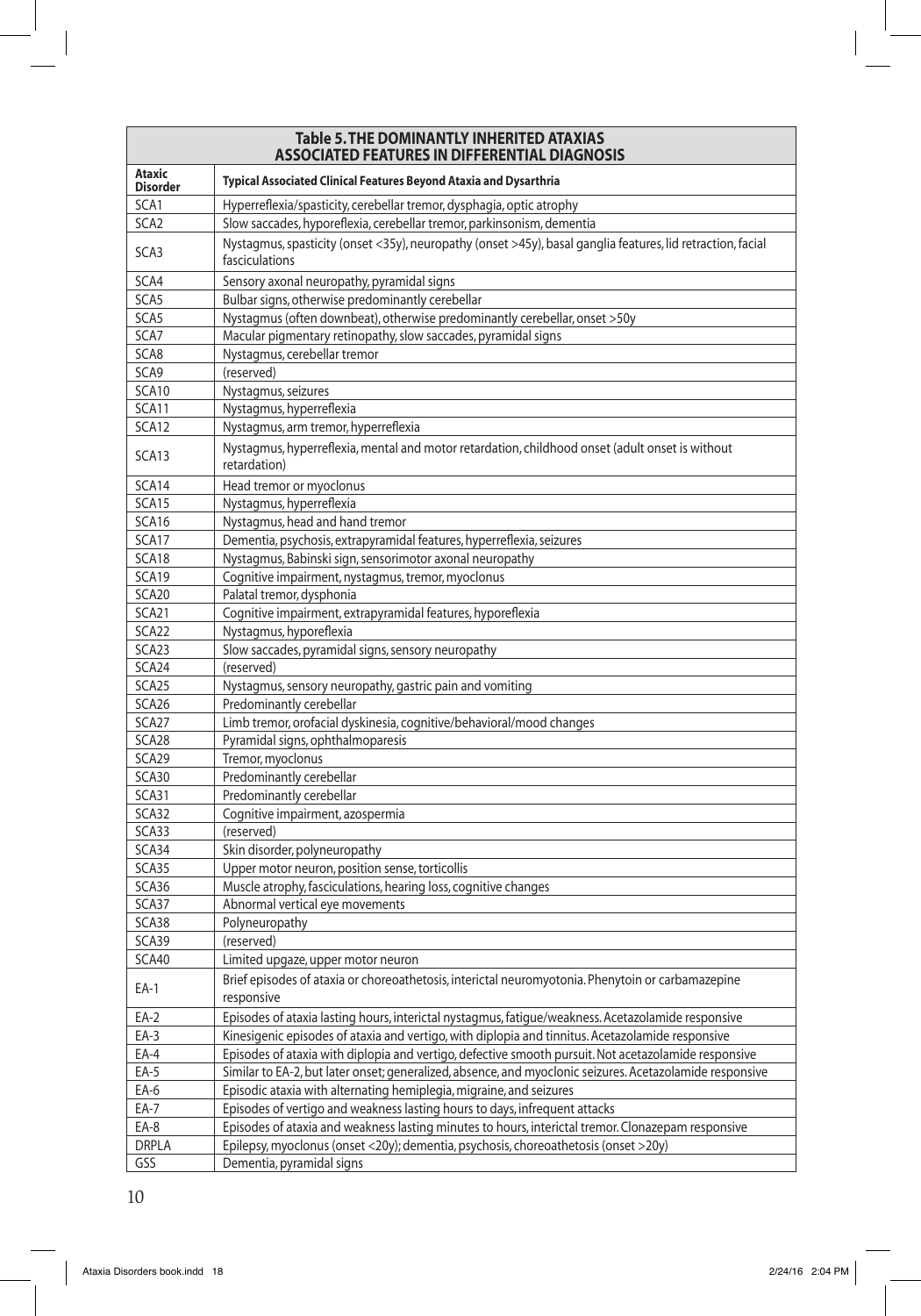#### **Table 6. The Dominantly Inherited Ataxias Prioritizing Genetic Testing as Tests Continue to Become Available**

| <b>Characteristic Feature</b>                                                                                             | <b>Genetic Syndromes to Consider</b>                                                                                                                                                                                                                                                                        |  |  |  |
|---------------------------------------------------------------------------------------------------------------------------|-------------------------------------------------------------------------------------------------------------------------------------------------------------------------------------------------------------------------------------------------------------------------------------------------------------|--|--|--|
| "Pure cerebellar" by phenotype and MRI                                                                                    | SCA 5, 6, 8, 10, 11, 14, 15, 16, 22, 26, 30, 31                                                                                                                                                                                                                                                             |  |  |  |
| Complex phenotype, but pure cerebellar<br>atrophy on MRI                                                                  | SCA 4, 18, 21, 23, 25, 27                                                                                                                                                                                                                                                                                   |  |  |  |
| Brainstem involvement or atrophy on MRI                                                                                   | SCA 1, 2, 3, 7, 13, DRPLA                                                                                                                                                                                                                                                                                   |  |  |  |
| Pyramidal involvement, hyperreflexia                                                                                      | SCA 1, 3, 4, 7, 8, 11, 12, 23, 28, 35, 40                                                                                                                                                                                                                                                                   |  |  |  |
| Extrapyramidal involvement                                                                                                | SCA 1, 2, 3, 12, 21, 27, 35, DRPLA                                                                                                                                                                                                                                                                          |  |  |  |
| Peripheral nerve involvement or<br>hyporeflexia on the basis of spinal long<br>tract changes                              | SCA 1, 2, 3, 4, 8, 12, 18, 19, 21, 22, 25, 27, 34, 36, 38                                                                                                                                                                                                                                                   |  |  |  |
| Supratentorial features or MRI findings                                                                                   | Cerebral atrophy-SCA 2, 12, 17, 19<br>Subcortical white matter changes-DRPLA<br>Dementia-SCA 2, 7, 13, 17, 19, 21, DRPLA, FXTAS;<br>or milder cognitive defects-SCA 1, 2, 3, 6, 12, 32, 36<br>Mental retardation-SCA 13, 21, 27<br>Seizures-SCA 7, 10, 17, EA-5 and 6, DRPLA Psychosis-SCA 3, 17, 27, DRPLA |  |  |  |
| Ocular features                                                                                                           | Slow saccades-SCA 1, 2, 3, 7, 17, 23, 28<br>Abnormal vertical eye movements-37,40<br>Downbeat nystagmus-SCA 6, EA-2<br>Maculopathy-SCA 7                                                                                                                                                                    |  |  |  |
| Prominent postural/action tremor                                                                                          | SCA 2, 8, 12, 16, 19, 21, 27, FXTAS<br>Palatal tremor-SCA20 (dentate calcification) Myoclonus-SCA 1, 2, 3, 6, 7, 14, 19,<br>29, DRPLA                                                                                                                                                                       |  |  |  |
| Episodic features                                                                                                         | EA1-8, SCA 6                                                                                                                                                                                                                                                                                                |  |  |  |
| Early onset (<20y)<br>(Most SCAs can have rare cases with early<br>onset)                                                 | Childhood-SCA 2, 7, 13, 25, 27, DRPLA Young adult-SCA 1, 2, 3, 21                                                                                                                                                                                                                                           |  |  |  |
| Late onset (>50y)<br>(Most SCAs can have rare cases with late<br>onset)                                                   | SCA 6, FXTAS, SCA 36, 37, 38                                                                                                                                                                                                                                                                                |  |  |  |
| Rapid progression (death in $\langle 10y \rangle$<br>(Average progression to disability is 5-10y;<br>to death, $10-20y$ ) | Early onset SCA 2, 3, 7, DRPLA                                                                                                                                                                                                                                                                              |  |  |  |
| Slow progression over decades                                                                                             | SCA 4, 5, 8, 11, 13, 14, 15, 16, 18, 20, 21, 22, 23, 26, 27, 28, 30, 31, 36, 37<br>Normal lifespan-SCA 5, 6, 11, 18, 26, 27, 28                                                                                                                                                                             |  |  |  |
| Anticipation/intergenerational DNA<br>instability (usually paternal>maternal;<br>maternal>paternal indicated by (m))      | SCA 1, 2, 3, 4, 5 (m), 6 (not due to repeat size), 7, 8 (m), 10, 19, 20, 21, 22, DRPLA                                                                                                                                                                                                                      |  |  |  |
| Variable phenotype                                                                                                        | SCA 2, 3, 4, 5, 7, 14, 15, 17, GSS                                                                                                                                                                                                                                                                          |  |  |  |

 SCA3 is the most common dominant ataxia in North America, followed by SCAs 6, 2, and 1. Gene testing is currently commercially available for only 14 of the SCAs, but screening for SCAs 1, 2, 3, and 6 will identify a mutant gene in about 50 percent of familial cases<sup>9</sup>.

 Online resources to find commercial laboratories performing SCA testing can be found at www.genetests.org. These tests may cost several hundred dollars apiece—and the entire battery of available tests could cost several thousand dollars, posing a financial barrier to exact diagnosis in many  $cases<sup>10</sup>$ .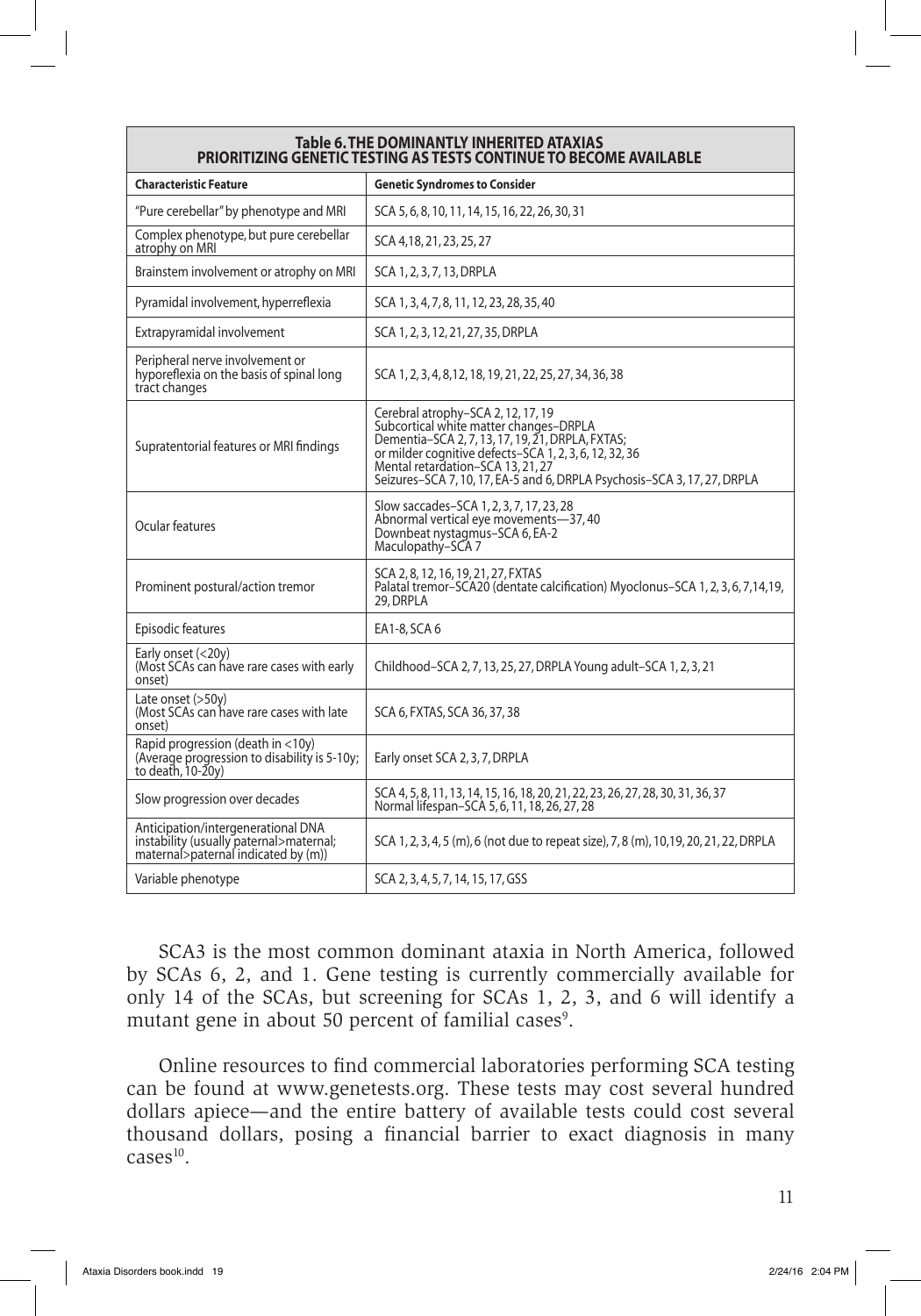The clinical use of next-generation exome sequencing is becoming more widespread. It might prove a less expensive and more comprehensive technology for the identification of non-repeat disorders. However, there is limited information available to direct clinicians in identifying which patients would most benefit from such testing. Findings suggest that patients with chronic progressive cerebellar ataxia would benefit diagnostically from exome sequencing irrespective of a positive family history or early age at onset. Strategies for the integration of genomic testing into the clinical evaluation and effective bioinformatics methods of data analysis are being developed<sup>11,</sup> 12, 13.

#### **Recessively inherited ataxias14,15**

- **Friedreich's ataxia-like syndromes<sup>16</sup>**
- **Early onset cerebellar ataxia (EOCA)17**

The recessive ataxias are most often onset before the age of 25. The most common of the recessively inherited ataxias is Friedreich's ataxia (FRDA), with an incidence of 1 in 30,000-50,000. Carrier frequency is 1 in 60-110. It is rare in Asian and African pedigrees.

 In some populations, **ataxia with oculomotor apraxia types 1 and 2 (AOA1, AOA2)** also are found with high frequency.

Before the age of 5, **Ataxia-telangiectasia** is the most common recessively inherited cause of cerebellar ataxia18,19.

 In young children, however, the most common cause of ataxia remains acute viral/post-viral cerebellar ataxia, which is self-limited and recovers in most within three to four weeks $20$ .

 The diagnostic criteria for these disorders are listed in Table 7, with the molecular genetic features listed in Table 8.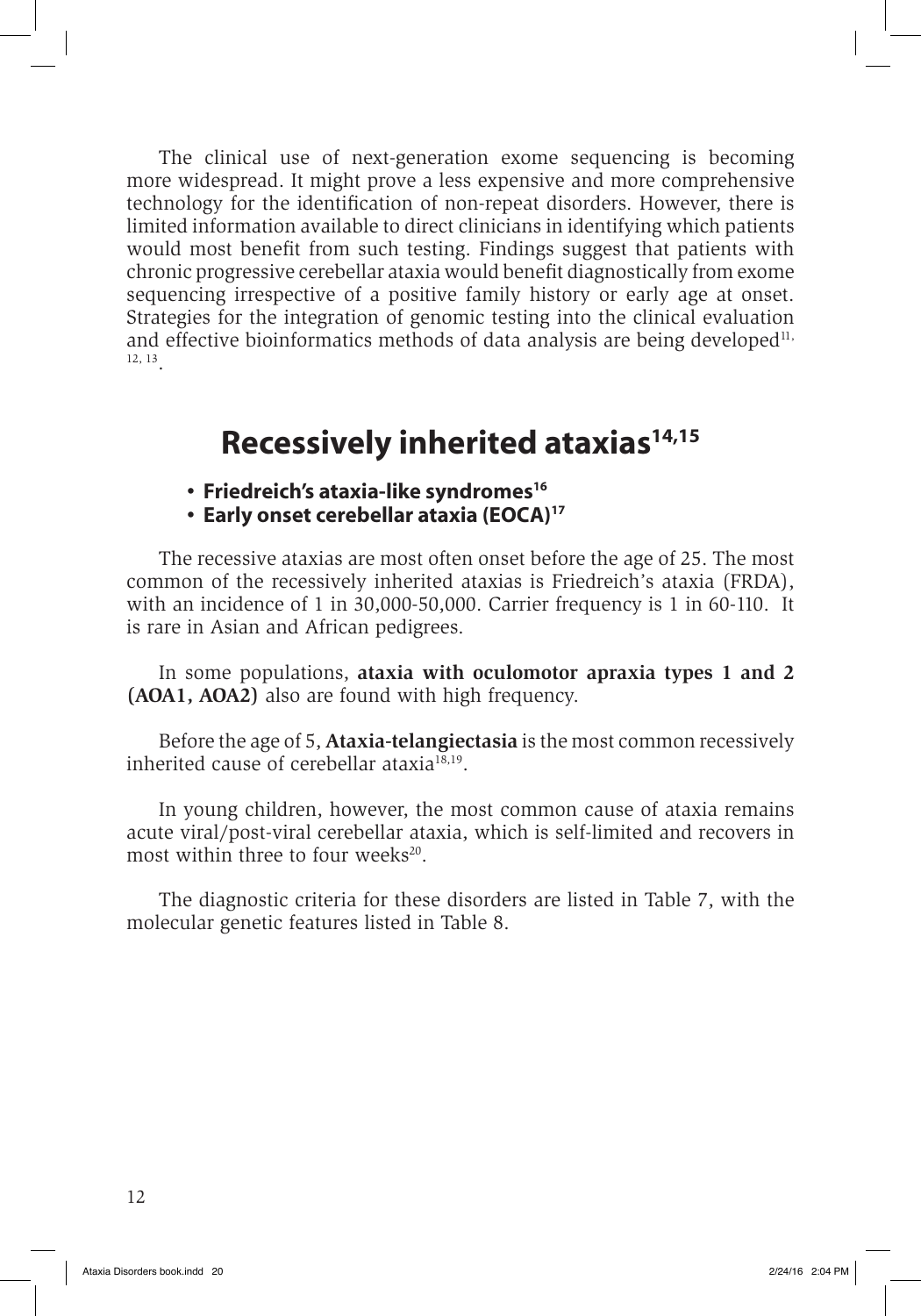| Table 7. THE RECESSIVELY INHERITED ATAXIAS DIFFERENTIAL DIAGNOSIS                                                                                                                                                                                                                                                                                                                                                                                                                                                                                                                                                                                                                                                                                                                                                                                                                                                                                                       |                                                                                                                                                                                                                                                                                                                                                                                                                    |                                                                                                                                                                                                                                                                                                                                                                                                                                                                                                                                                                              |  |  |
|-------------------------------------------------------------------------------------------------------------------------------------------------------------------------------------------------------------------------------------------------------------------------------------------------------------------------------------------------------------------------------------------------------------------------------------------------------------------------------------------------------------------------------------------------------------------------------------------------------------------------------------------------------------------------------------------------------------------------------------------------------------------------------------------------------------------------------------------------------------------------------------------------------------------------------------------------------------------------|--------------------------------------------------------------------------------------------------------------------------------------------------------------------------------------------------------------------------------------------------------------------------------------------------------------------------------------------------------------------------------------------------------------------|------------------------------------------------------------------------------------------------------------------------------------------------------------------------------------------------------------------------------------------------------------------------------------------------------------------------------------------------------------------------------------------------------------------------------------------------------------------------------------------------------------------------------------------------------------------------------|--|--|
| <b>Classic Friedreich's Ataxia (FRDA)</b>                                                                                                                                                                                                                                                                                                                                                                                                                                                                                                                                                                                                                                                                                                                                                                                                                                                                                                                               | Friedreich's Ataxia-Like Syndromes<br>Criteria that differ from FRDA                                                                                                                                                                                                                                                                                                                                               | Early Onset Cerebellar Ataxia (EOCA)<br>Criteria that differ from FRDA                                                                                                                                                                                                                                                                                                                                                                                                                                                                                                       |  |  |
| Criteria from Anita Harding's work a<br>(percentages vary slightly by study)<br>Recessive or sporadic inheritance                                                                                                                                                                                                                                                                                                                                                                                                                                                                                                                                                                                                                                                                                                                                                                                                                                                       |                                                                                                                                                                                                                                                                                                                                                                                                                    | Criteria from Anita Harding's work d                                                                                                                                                                                                                                                                                                                                                                                                                                                                                                                                         |  |  |
| Onset by age 25 (85%)                                                                                                                                                                                                                                                                                                                                                                                                                                                                                                                                                                                                                                                                                                                                                                                                                                                                                                                                                   | Onset between 2 and 20 years of age                                                                                                                                                                                                                                                                                                                                                                                | Onset between 2 and 20 years of age                                                                                                                                                                                                                                                                                                                                                                                                                                                                                                                                          |  |  |
| Caudal to rostral progressive ataxia<br>$(100\%)$                                                                                                                                                                                                                                                                                                                                                                                                                                                                                                                                                                                                                                                                                                                                                                                                                                                                                                                       | Caudal to rostral progressive ataxia                                                                                                                                                                                                                                                                                                                                                                               | Pancerebellar onset                                                                                                                                                                                                                                                                                                                                                                                                                                                                                                                                                          |  |  |
| Eye movements show saccade<br>intrusions                                                                                                                                                                                                                                                                                                                                                                                                                                                                                                                                                                                                                                                                                                                                                                                                                                                                                                                                | Eye movements may or may not<br>show nystagmus                                                                                                                                                                                                                                                                                                                                                                     | Eye movements show nystagmus or<br>oculomotor apraxia                                                                                                                                                                                                                                                                                                                                                                                                                                                                                                                        |  |  |
| Dysarthria (95%)                                                                                                                                                                                                                                                                                                                                                                                                                                                                                                                                                                                                                                                                                                                                                                                                                                                                                                                                                        |                                                                                                                                                                                                                                                                                                                                                                                                                    |                                                                                                                                                                                                                                                                                                                                                                                                                                                                                                                                                                              |  |  |
| Absent deep tendon reflexes (75%)<br>Extensor plantar response (80%)                                                                                                                                                                                                                                                                                                                                                                                                                                                                                                                                                                                                                                                                                                                                                                                                                                                                                                    | Absent lower limb reflexes with<br>extensor plantar response                                                                                                                                                                                                                                                                                                                                                       | May have retained or brisk lower limb<br>DTRs and extensor plantar response                                                                                                                                                                                                                                                                                                                                                                                                                                                                                                  |  |  |
| Weakness later in disease, esp. lower<br>extremities (67-88%)                                                                                                                                                                                                                                                                                                                                                                                                                                                                                                                                                                                                                                                                                                                                                                                                                                                                                                           | Weakness may or may not be seen                                                                                                                                                                                                                                                                                                                                                                                    | Weakness usually seen, often presenting<br>early in the disease                                                                                                                                                                                                                                                                                                                                                                                                                                                                                                              |  |  |
| Posterior column sensory loss<br>(~80%), with electrical evidence for<br>axonal sensorimotor neuropathy                                                                                                                                                                                                                                                                                                                                                                                                                                                                                                                                                                                                                                                                                                                                                                                                                                                                 | Decreased vibratory sensation,<br>axonal sensory neuropathy                                                                                                                                                                                                                                                                                                                                                        | Sensory changes less commonly seen                                                                                                                                                                                                                                                                                                                                                                                                                                                                                                                                           |  |  |
| Scoliosis (60-80%); pes cavus (50-<br>75%)                                                                                                                                                                                                                                                                                                                                                                                                                                                                                                                                                                                                                                                                                                                                                                                                                                                                                                                              |                                                                                                                                                                                                                                                                                                                                                                                                                    |                                                                                                                                                                                                                                                                                                                                                                                                                                                                                                                                                                              |  |  |
| Abnormal EKG (65%)<br>Diabetes mellitus (10%)                                                                                                                                                                                                                                                                                                                                                                                                                                                                                                                                                                                                                                                                                                                                                                                                                                                                                                                           | May or may not have<br>cardiomyopathy, but does not have<br>diabetes                                                                                                                                                                                                                                                                                                                                               | No cardiomyopathy<br>Only A-T has diabetes                                                                                                                                                                                                                                                                                                                                                                                                                                                                                                                                   |  |  |
| No cerebellar atrophy on MRI (90%)                                                                                                                                                                                                                                                                                                                                                                                                                                                                                                                                                                                                                                                                                                                                                                                                                                                                                                                                      | May or may not have cerebellar<br>atrophy on MRI                                                                                                                                                                                                                                                                                                                                                                   | Has cerebellar atrophy on MRI                                                                                                                                                                                                                                                                                                                                                                                                                                                                                                                                                |  |  |
| In a recent confirmatory study b<br>• 90% of individuals with >50% of<br>criteria were gene positive for FRDA<br>• 50% of individuals with 50% of<br>criteria were gene positive for FRDA<br>• 10% of individuals with <50% of<br>criteria were gene positive for FRDA<br>There are case reports of genetically<br>confirmed FRDA with very late onset,<br>slower progression (Acadian variant),<br>spasticity, demyelinating neuropathy,<br>or chorea.<br>FRDA is caused by a GAA triplet<br>expansion or point mutation (3%)<br>in the first intron of the FRDA gene<br>on chromosome 9q13, resulting in<br>reduced gene product (frataxin).<br>Frataxin is a mitochondrial<br>protein involved in iron-sulfur<br>cluster assembly. Its deficiency is<br>associated with mitochondrial iron<br>accumulation, increased sensitivity<br>to oxidative stress, deficiency of<br>respiratory chain complex activities,<br>and impairment of tissue energy<br>metabolism c. | Includes several distinctive<br>syndromes:<br>• Vitamin E-associated syndromes<br>(ataxia with vitamin E<br>deficiency [AVED], aß- or hypoß-<br>lipoproteinemias)<br>· Refsum's disease<br>• Late-onset Tay-Sachs (ß-hexo-<br>saminidase A deficiency LOTS)<br>• Cerebrotendinous xanthomatosis<br>(CTX)<br>• DNA polymerase y related disorders<br>(MIRAS)<br>· Infantile onset spinocerebellar<br>ataxia (IOSCA) | Includes several distinctive syndromes:<br>• Ataxia-telangiectasia (AT) and AT-like<br>disorder (ATLD-MRE11) e<br>• Ataxia with oculomotor apraxia types<br>1 & 2 (AOA1, AOA2) f<br>• Complicated hereditary spastic<br>paraplegias (e.g. ARSACS)<br>• Late-onset inborn errors of (e.g.<br>- adrenomyeloneuropathy<br>(AMN/ALD-X linked)<br>- Hartnup's disease<br>- Hemochromatosis<br>- Lysosomal storage (Niemann-Pick Type<br>C, metachromatic<br>leukodystropy [MLD], Krabbe's) -<br>Oxidative disorders<br>- Sandhoff's disease<br>- Sialidosis<br>- Wilson's disease |  |  |

*a* Harding, A.E. Friedreich's ataxia: a clinical and genetic study of 90 families with an analysis of early diagnostic criteria and intrafamilial clustering of clinical features. *Brain*, 1981. **104**(3): p. 589-620.

*b* Geschwind, D.H., et al. Friedreich's ataxia GAA repeat expansion in patients with recessive or sporadic ataxia. *Neurology,* 1997. **49**(4): p. 1004-09.

*c* Voncken, M., P. Ioannou, and M.B. Delatycki. Friedreich ataxia-update on pathogenesis and possible therapies. *Neurogenetics*, 2004. **5**(1): p. 1-8.

*d* Harding, A.E. Early onset cerebellar ataxia with retained tendon reflexes: a clinical and genetic study of a disorder distinct from Friedreich's ataxia. *J Neurol Neurosurg Psychiatry*, 1981. **44**(6): p. 503-08.

*e* Chun, H.H., and R.A. Gatti. Ataxia-telangiectasia, an evolving phenotype. *DNA Repair (Amst)*, 2004. 3(8-9): p. 1187-96.

*f* Le Ber, I., A. Brice, and A. Durr. New autosomal recessive cerebellar ataxias with oculomotor apraxia. *Curr Neurol Neurosci Rep*, 2005. **5**(5): p. 411-17.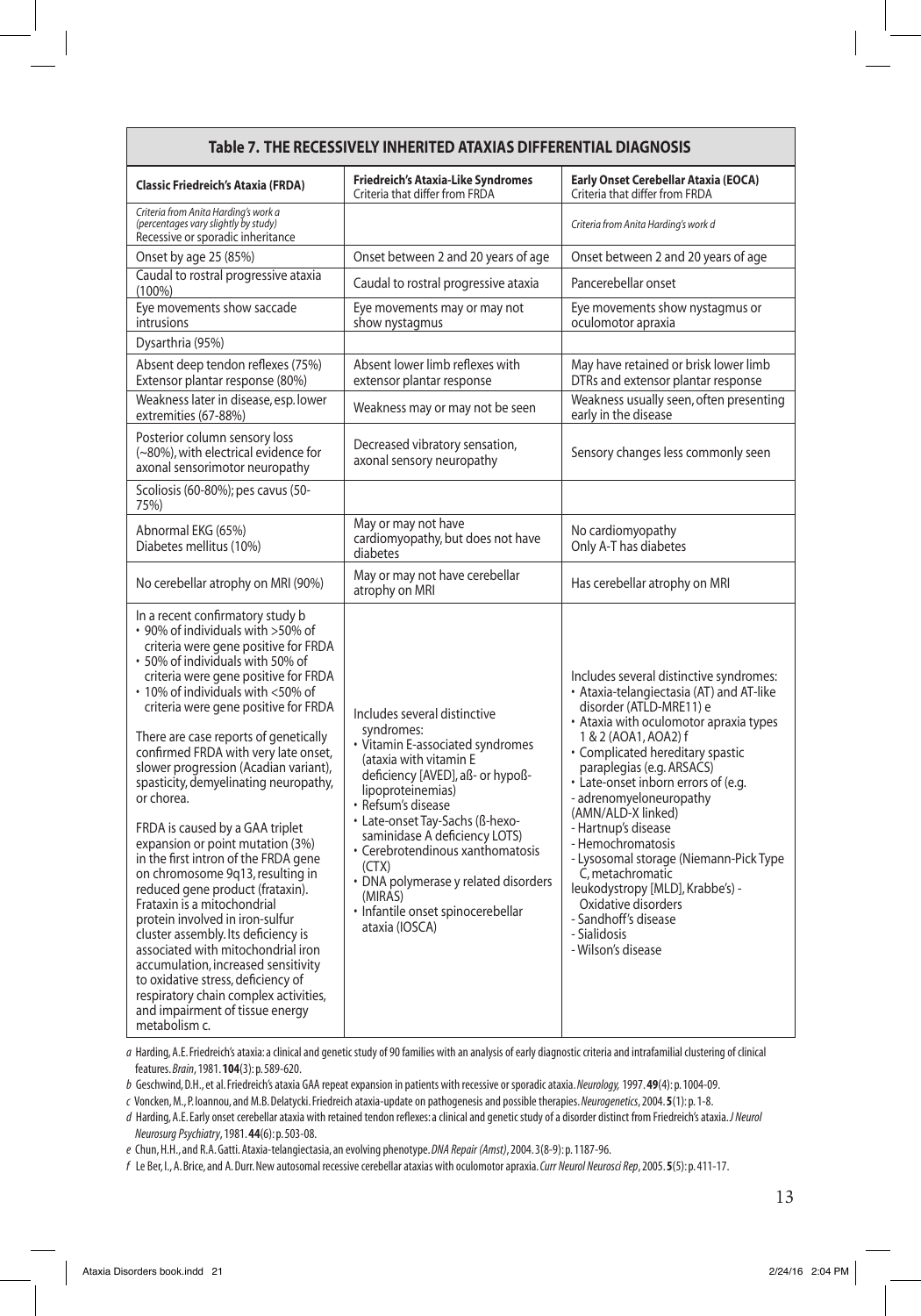| Table 8. THE RECESSIVELY INHERITED ATAXIAS MOLECULAR GENETICS                |                                                          |                         |                                                |               |                      |                                                        |
|------------------------------------------------------------------------------|----------------------------------------------------------|-------------------------|------------------------------------------------|---------------|----------------------|--------------------------------------------------------|
| Phenotype                                                                    | <b>Ataxic Disorder</b>                                   | <b>Disease</b><br>Abbr. | Gene/Protein                                   | Gene<br>Abbr  | Locus                | Protein<br><b>Function</b>                             |
| Friedreich<br>Ataxia-like                                                    | Friedreich's ataxia                                      | <b>FRDA</b>             | Frataxin                                       | <b>FXN</b>    | 9q13                 | Mitochondrial iron<br>metabolism                       |
|                                                                              | Ataxia with vitamin E<br>deficiency                      | AVFD                    | a-Tocopherol<br>transfer protein               | <b>TTPA</b>   | $8q13.1 -$<br>q13.3  | Vitamin E homeostasis                                  |
|                                                                              | Abetalipoproteinemia                                     | ABL                     | Microsomal<br>triglyceride<br>transfer protein | <b>MTP</b>    | 4g22-<br>$q\dot{2}4$ | Lipoprotein<br>Metabolism                              |
|                                                                              | Refsum's disease                                         |                         | Phytanoyl-CoA<br>hydroxylase                   | PHYH          | 10oter-<br>p11.2     | Fatty acid oxidation                                   |
|                                                                              |                                                          |                         | Peroxisome<br>biogenesis factor 7              | PFX7          | 6a22-<br>$q\dot{2}4$ | Peroxisomal protein<br>importation                     |
|                                                                              | Late-onset Tay-Sachs<br>disease                          | <b>I OTX</b>            | ß-Hexosaminidase<br>A                          | <b>HEXA</b>   | 15Q23-<br>024        | Glycosphingolipid<br>métabolism                        |
| Friedreich<br>Ataxia-like                                                    | Cerebrotendinous<br>xanthomatosis                        | <b>CTX</b>              | Sterol-27<br>hydroxylase                       | CYP27         | $2q33-$<br>gter      | Bile acid syntheses                                    |
| with cerebellar<br>atrophy                                                   | DNA polymerase y<br>related disorders                    | <b>MIRAS</b>            | DNA polymerase<br>y-1                          | POLG1         | 15q<br>$24 - q26$    | Mitochondrial DNA<br>repair/replication                |
|                                                                              | Infantile onset<br>spinocerebellar ataxia                | <b>IOSCA</b>            | Twinkle, Twinky                                | $C10$ orf $2$ | 10g24                | DNA replication,<br>unknown                            |
| Early onset<br>cerebellar<br>ataxia with<br>retained<br>reflexes<br>(EOCARR) | Ataxia-telangiectasia                                    | AT                      | Ataxia-<br>telangiectasia,<br>mutated          | <b>ATM</b>    | $11q22 -$<br>q23     | DNA damage<br>response                                 |
|                                                                              | Ataxia-telangiectasia-like<br>disorder                   | <b>ATLD</b>             | Meiotic<br>recombination 11                    | MRE11         | 11q21                | DNA damage<br>response                                 |
|                                                                              | Ataxia with oculomotor<br>apraxia type 1                 | AOA1                    | Aprataxin                                      | <b>APTX</b>   | 9p13.3               | DNA repair,<br>?RNA processing                         |
|                                                                              | Ataxia with oculomotor<br>apraxia type 2                 | AOA2                    | Senataxin                                      | <b>SETX</b>   | 9Q34                 | ?DNA repair,<br>?DNA transcription,<br>?RNA processing |
|                                                                              | Autosomal recessive<br>ataxia of Charlevoix-<br>Saguenay | <b>ARSACS</b>           | Sacsin                                         | <b>SACS</b>   | 13q12                | ?Protein folding                                       |

#### **Maternally inherited ataxias (X-linked and mitochondrial)**

 These forms of ataxia are suspected when the defective genetic material seems always to come down from the mother's side of the family. She may or may not be symptomatic herself. Her sons and daughters are equally at-risk to inherit the disease gene.

 In X-linked disorders the female carriers may not develop symptoms. Affected males with X-linked disorders will never pass the defective gene on to their sons (no male-to-male transmission), but will always pass it on to their daughters, who then become carriers and may or may not develop symptoms. The presence of male-to-male transmission rules out an X-linked ataxia.

 In genetic disorders of the mitochondrial genome, phenotype severity depends on the ratio of abnormal to normal mitochondria. As all mitochondria are inherited from the mother, an affected male can never pass on the disease to his children. Most mitochondrial genes, however, are coded in the autosomal genome, causing disorders that can be transmitted like other dominant or recessive diseases $2^{1,22}$ .

The most common maternally inherited ataxias are outlined in *Table 9*.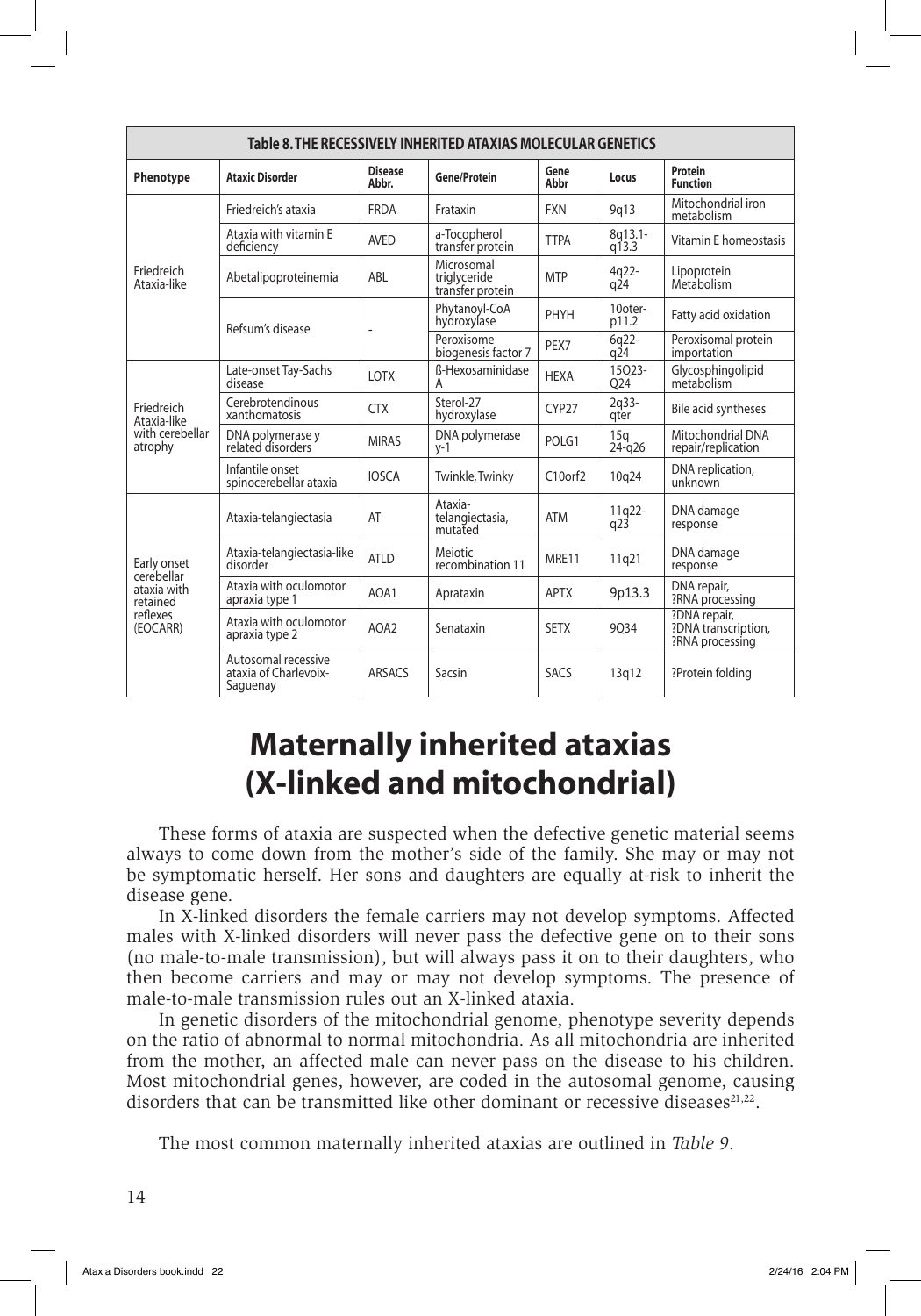| Table 9. MATERNALLY INHERITED ATAXIAS X-LINKED AND MITOCHONDRIAL                                                |                                                                           |                                                                                                                                                                                                                     |                                                   |                         |                                                                                                                                                                 |                                                                                                                                                                                                                     |
|-----------------------------------------------------------------------------------------------------------------|---------------------------------------------------------------------------|---------------------------------------------------------------------------------------------------------------------------------------------------------------------------------------------------------------------|---------------------------------------------------|-------------------------|-----------------------------------------------------------------------------------------------------------------------------------------------------------------|---------------------------------------------------------------------------------------------------------------------------------------------------------------------------------------------------------------------|
| <b>Ataxic Disorder</b>                                                                                          | Disease Abbr.                                                             | <b>Gene/Protein</b>                                                                                                                                                                                                 | Gene<br>Abbr.                                     | Locus                   | Protein<br><b>Function</b>                                                                                                                                      | Phenotype                                                                                                                                                                                                           |
| Sideroblastic<br>anemia                                                                                         | XLSA/A                                                                    | ATP-binding cassette<br>7 transporter                                                                                                                                                                               | ABCB7                                             | Xq13                    | Mitochondrial<br>iron transfer<br>from matrix to<br>intermembrane<br>space                                                                                      | Infantile-onset<br>nonprogressive<br>ataxia with upper<br>motor neuron signs<br>and anemia                                                                                                                          |
| Pyruvate<br>dehydrogenase<br>complex<br>deficiencies                                                            | <b>PDHC</b>                                                               | 5 gene/protein<br>complex-<br>· E1-pyruvate<br>decarboxylase<br>• E2-dihydrolopoyl<br>transacetylase<br>• E3-lipoamide<br>dehydrogenase<br>• Pyruvate<br>dehydrogenase<br>phosphatase<br>$\cdot$ E3 binding protein | PDHA1<br><b>DLAT</b><br><b>DLD</b><br><b>PDHX</b> | Xp22.2<br>7q31<br>11p13 | Complex links<br>glycolysis<br>with the<br>tricarboxylic<br>acid (TCA) cycle<br>and catalyzes<br>the irreversible<br>conversion of<br>pyruvate to<br>acetyl-CoA | Early onset with<br>episodic ataxia,<br>seizures, and lactic<br>acidosis                                                                                                                                            |
| Pelizaeus<br>Merzbacher                                                                                         | PMD null<br>syndrome;<br>SPG2                                             | Proteolipid<br>protein                                                                                                                                                                                              | <b>PLP</b>                                        | Xp22                    | Formation and<br>maintenance of<br>myelin                                                                                                                       | Onset infancy to<br>adulthood with<br>spastic paraparesis,<br>ataxia, optic atrophy,<br>cognitive decline                                                                                                           |
| Adrenomyelo-<br>neuropathy                                                                                      | AMN                                                                       | ATP binding<br>transporter in<br>peroxisomal<br>membrane                                                                                                                                                            | <b>ALDP</b>                                       | Xq28                    | Defect allows<br>accumulation<br>of very long<br>chain fatty<br>acids                                                                                           | Adult onset spastic<br>paraparesis, axonal<br>neuropathy, adrenal<br>insufficiency                                                                                                                                  |
| Fragile X-<br>associated<br>tremor/ataxia<br>syndrome                                                           | <b>FXTAS</b>                                                              | Fragile X mental<br>retardation gene-<br>premutation CGG<br>expansion (69-135<br>repeats; full mutation<br>is > 200                                                                                                 | FMR1                                              | Xq27.3                  | Results in<br>elevated FMR1<br>mRNA levels<br>and slightly<br>lowered level of<br><b>FMRI</b> protein                                                           | Males > 50<br>y/o with tremor<br>(action or resting),<br>ataxia, executive<br>dysfunction.<br>May resemble<br>MSA. MRI with T2<br>signal intensity in<br>cerebellar white<br>matter                                 |
| Mitochondrial<br>myopathy,<br>encephalopathy,<br>lactic acidosis,<br>and stroke-like<br>episodes                | <b>MELAS</b>                                                              | tRNA leucine                                                                                                                                                                                                        | Ĭ.                                                | mtDNA                   | Mitochondrial<br>dysfunction;<br>capillary<br>angiopathy                                                                                                        | Mitochondrial<br>encephalomyopathy,<br>lactic acidosis, stroke;<br>migraine-like attacks,<br>seizures                                                                                                               |
| Myoclonic<br>epilepsy<br>associate with<br>ragged red fibers                                                    | <b>MERRF</b>                                                              | tRNA lysine<br>tRNA serine                                                                                                                                                                                          | L,                                                | mtDNA                   | Mitochondrial<br>dysfunction                                                                                                                                    | Myoclonic epilepsy<br>with ragged red fiber<br>and ataxia                                                                                                                                                           |
| Neuropathy,<br>ataxia and<br>retinitis<br>pigmentosa                                                            | <b>NARP</b>                                                               | ATPase 6                                                                                                                                                                                                            | $\overline{a}$                                    | mtDNA                   | Complex V                                                                                                                                                       | Neuropathy, ataxia,<br>retinitis pigmentosa                                                                                                                                                                         |
| Coenzyme Q10<br>deficiency                                                                                      | CoQ10<br>deficiency                                                       |                                                                                                                                                                                                                     |                                                   | 9p13                    | Cofactor for<br>Complex II                                                                                                                                      | Early onset ataxia,<br>myopathy, spasticity,<br>seizures, mental<br>retardation. Serum<br>coO10 levels 1/3 of nl                                                                                                    |
| Variable complex<br>deficiencies<br>Deletions or<br>point mutations<br>affecting<br>mtDNA related<br>components | e.g.<br>Cytochrome<br>Coxidase<br>deficiency;<br>Kearns-Sayre<br>syndrome | Complex I<br>Complex II<br>Complex III<br>Complex IV<br>Complex V                                                                                                                                                   | $\overline{a}$                                    | mtDNA                   | Defects cause<br>disruption of<br>mitochondrial<br>electron<br>transport<br>chain, causing<br>oxidative stress                                                  | Early to adult onset<br>ataxia, external<br>ophthalmoplegia,<br>retinal degeneration,<br>hearing loss, heart<br>block, myopathy,<br>cognitive decline.<br>Lactic acidosis.<br>Ragged red fibers on<br>muscle biopsy |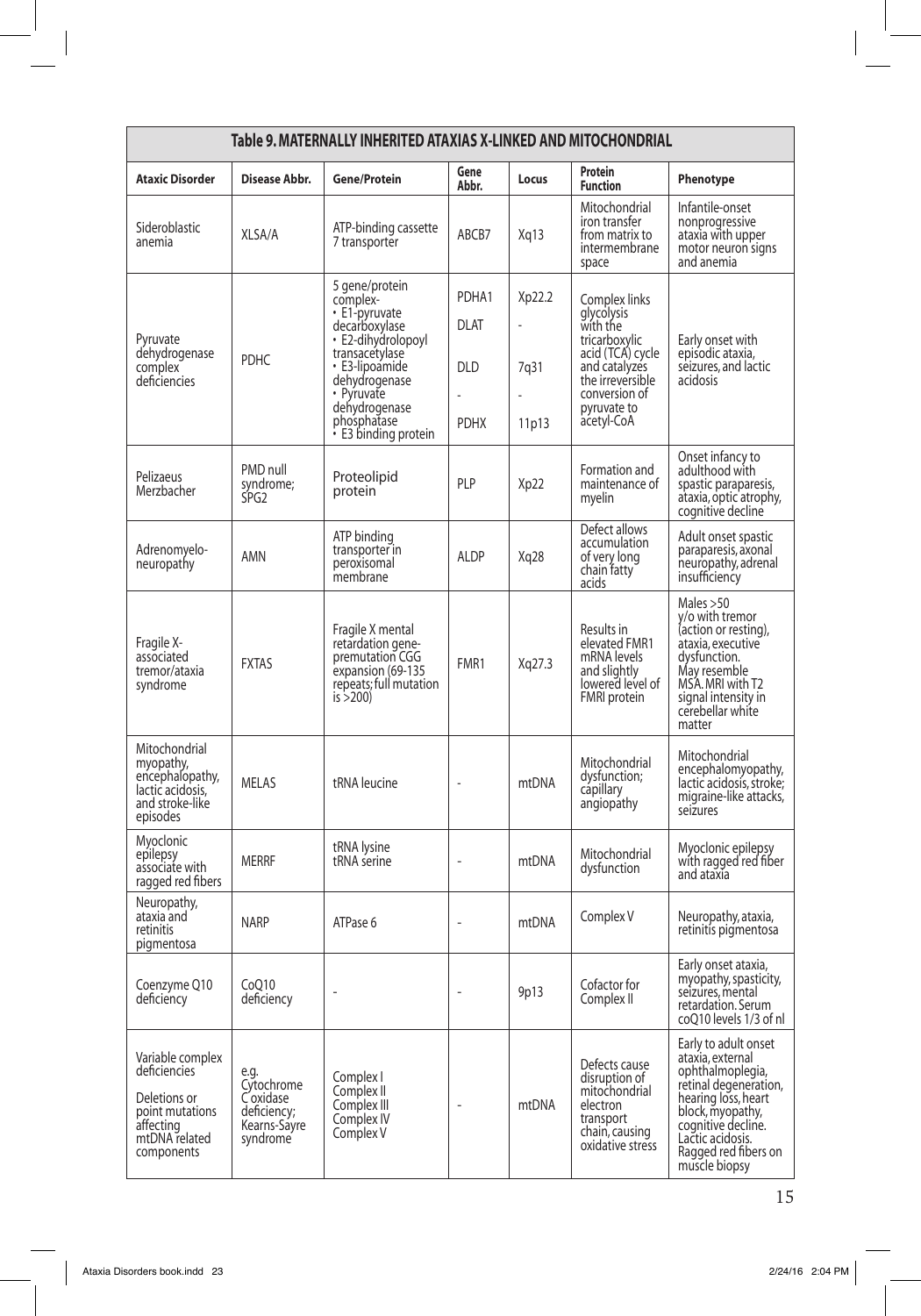## **Sporadic ataxias**

In all age ranges and populations, nongenetic ataxia is more common than inherited ataxia, often by a ratio of 2:1. *(See Table 1 for identifiable nongenetic etiologies.)* With thorough evaluation *(see Table 3),* a treatable cause might be found, but the majority of these syndromes remain idiopathic. Their classification is outlined in *Table 10*.

| Table 10. CLASSIFICATION OF THE SPORADIC ATAXIAS                              |                                                                                                                                              |  |  |
|-------------------------------------------------------------------------------|----------------------------------------------------------------------------------------------------------------------------------------------|--|--|
| <b>Type</b>                                                                   | <b>Classification</b>                                                                                                                        |  |  |
|                                                                               | SCA 1-28, with missing family history (SCA6 most commonly<br>found)                                                                          |  |  |
| Sporadic ataxia with identifiable genetic cause (2-29% in<br>various studies) | Any recessively inherited ataxia (FRDA, AOA 1 or 2, ataxia-<br>telangiectasia most commonly found)                                           |  |  |
|                                                                               | Any X-linked or mitochondrially inherited ataxia (FXTAS most<br>commonly found)                                                              |  |  |
| Sporadic ataxia with known acquired cause                                     | (see Table 1)                                                                                                                                |  |  |
| Idiopathic cerebellar ataxia, according to Harding <sup>a</sup>               | Type A – with dementia; ddx-parenchymatous cerebellar<br>cortical atrophy, prion diseases, Whipple's disease, inborn errors<br>of metabolism |  |  |
|                                                                               | Type B – with tremor; ddx-FXTAS                                                                                                              |  |  |
|                                                                               | Type C - sporadic olivopontocerebellar atrophy; multiple system<br>atrophy; other Parkinson-plus syndromes (PSP)                             |  |  |
| Idiopathic late-onset cerebellar atrophy (ILOCA) <sup>b</sup>                 |                                                                                                                                              |  |  |

*a* Harding, A.E. "Idiopathic" late onset cerebellar ataxia. A clinical and genetic study of 36 cases. *J Neurol Sci*, 1981. **51**(2): 259-71.

*b* Klockgether, T. Sporadic ataxia with adult onset: classification and diagnostic criteria. *Lancet Neurol*. 2010 Jan;**9** (1):94-104.

 The most reliable approach to sporadic ataxia is to assign a phenotype by history and physical, imaging, and electrodiagnostics; obtain a detailed family and environmental history; rule out known acquired causes; and consider genetic testing. Then, wait and watch, and treat bothersome symptoms $23-25$ .

 Of patients with idiopathic late-onset cerebellar ataxia (ILOCA), 25 percent will go on to develop multiple system atrophy (MSA), with the emergence of symptoms of L-dopa-unresponsive parkinsonism and autonomic failure<sup>26-29</sup>. Autonomic involvement will be confirmed by orthostatic blood pressure changes, lower motor neuron bowel and bladder dysfunction, and abnormalities in testing for heart rate variability, tilt table, sympathetic skin response/sweating, and cardiac I-123-MIBG-SPECT. REM sleep disturbances or erectile dysfunction may precede ataxia by 5-10 years. Obstructive sleep apnea and stridor are common. Notable cerebellar disability is seen within 2-3 years. Dopa-PET scans will confirm basal ganglia involvement, but MRI scanning may show the earliest signs of impending MSA. Hot cross bun sign in pons and hyper/ hypo-intensities in putamen correlate strongly with MSA *(see Figure 1)*. The presence of dementia, ophthalmoplegia, or chorea suggest something other than MSA.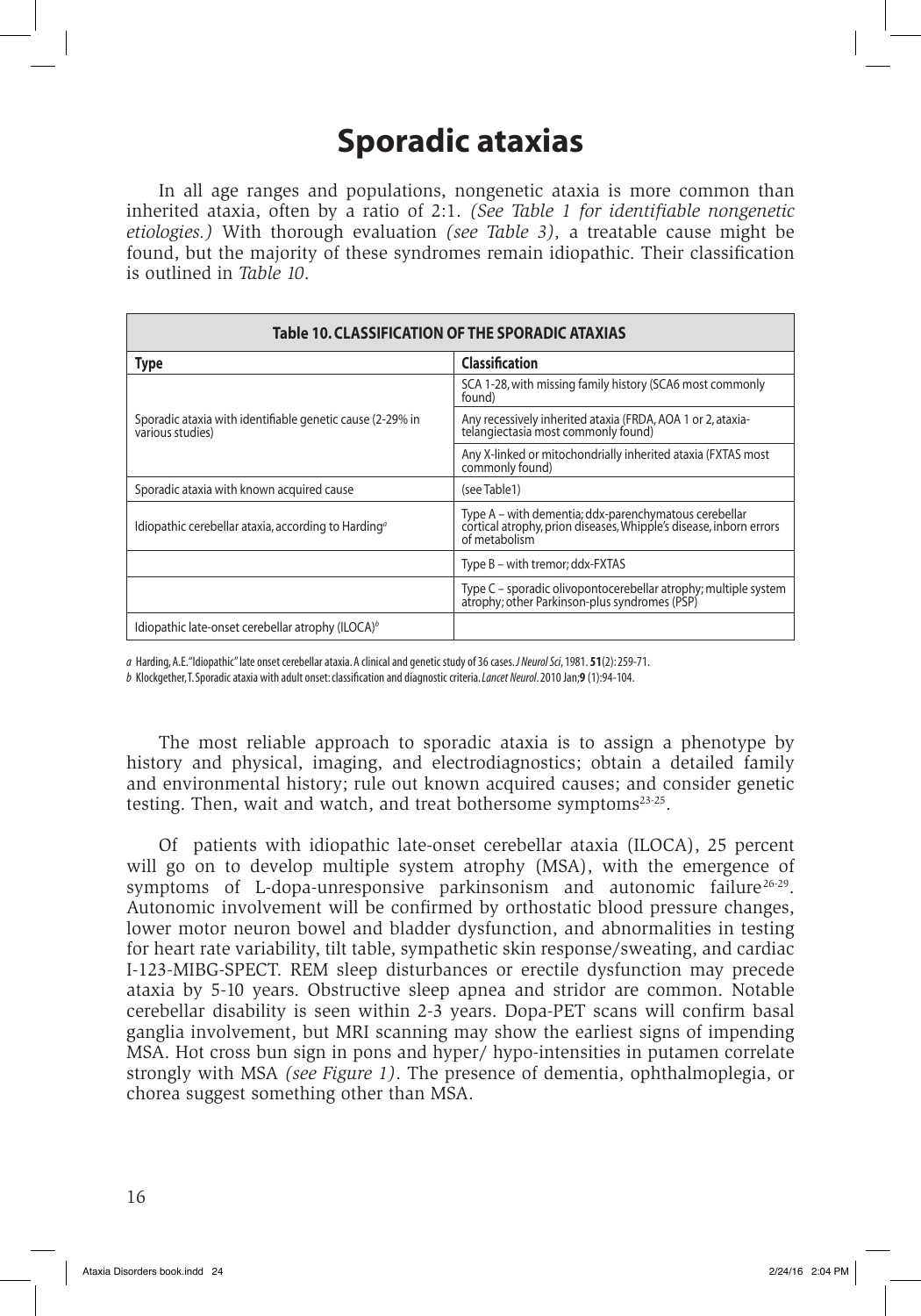Patients with MSA also may emerge from the Parkinson's population, with the evolution of ataxia and autonomic signs. Of patients diagnosed with MSA, 80 percent start with signs of Parkinson's; 20 percent of patients diagnosed with MSA start with ataxia. Shy-Drager syndrome *(initial presentation with autonomic failure)* is less commonly seen.



#### **Treatment of the ataxic patient**

 It is important for the patient and family to have some idea what to expect and to know what to watch for. Progression is variable and can be slower in some patients and more rapid in others. In a worst case scenario, untreatable rigidity, autonomic failure, and bulbar symptoms (central or obstructive apneas, stridor, choking/aspiration) can lead to death in under a year. Interventions to manage difficult symptoms should be discussed, for example, continuous positive airway pressure devices, tracheostomy, feeding tube. Increased falling or becoming chair- or bed-bound may lead to life-threatening complications (injuries, decubiti, infection, blood clots). Dementia, behavioral problems, and depression make management, compliance, and care more difficult.

 Symptomatic management should always be pursued and is helpful for nystagmus, dizziness, spasticity, rigidity, tremor, pain, fatigue, orthostasis, bowel and bladder dysfunction, and sexual dysfunction. Open-label and controlled trials have been conducted for some agents to improve balance and coordination, and these can be tried in off-label indications (amantadine and buspirone have been studied most extensively; riluzole and varenicline also have published studies).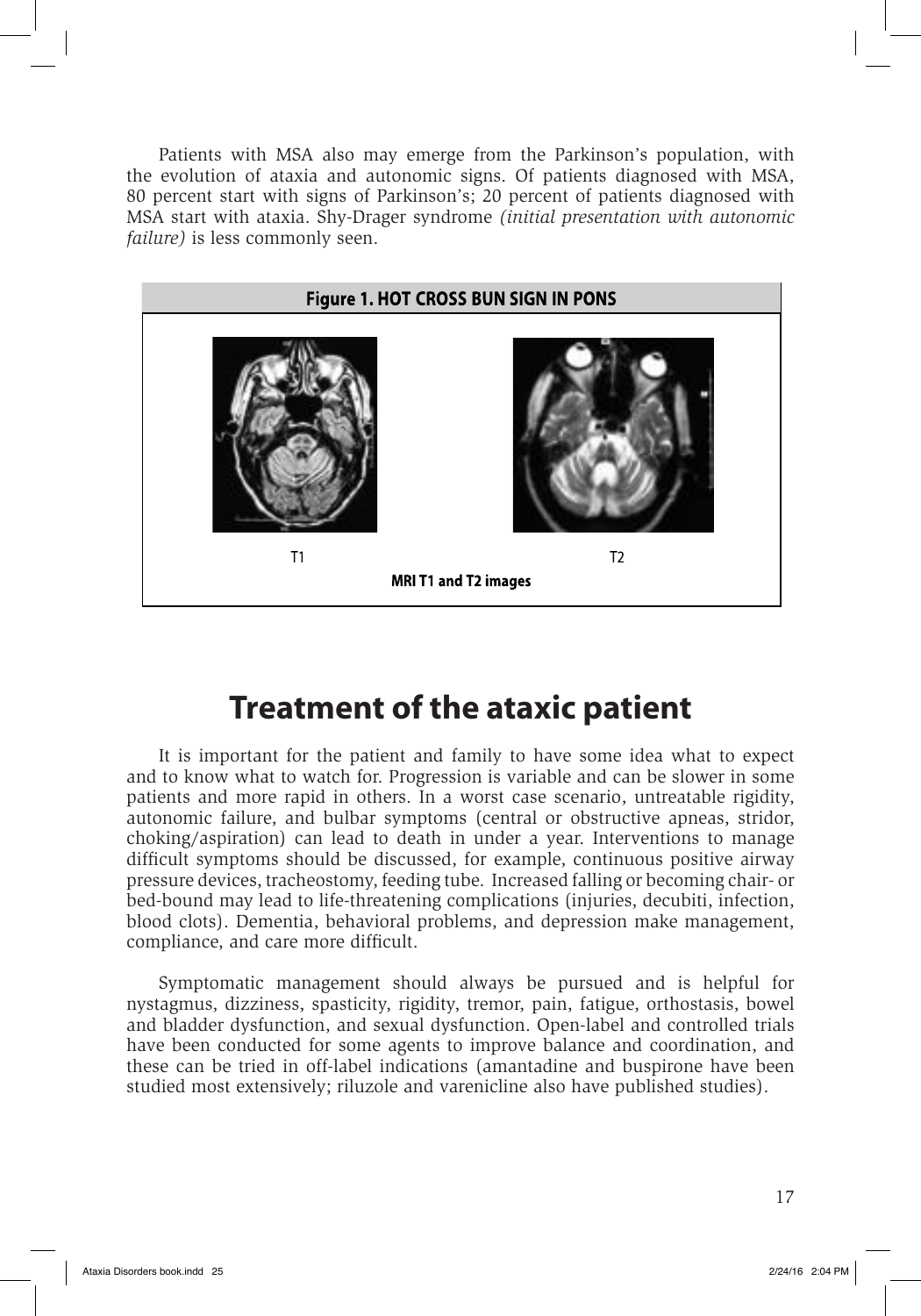There are as yet no approved disease-modifying therapies for any of the genetic ataxias, although research has been aggressive and will provide such therapies in the upcoming years. Acquired ataxias can be treated specific to the cause (infectious, inflammatory, immune-mediated, toxic, metabolic), but neuronal loss cannot be restored at this time. Research in growth factors and stem cells will provide possible replacement strategies in the future.

 Rehabilitation resources are widely available and very helpful in most ataxic illnesses. These could include physical, occupational, and speech/swallowing therapy; aids to gait and activities of daily living; safety interventions; individual educational programs with schools; nutrition counseling; ophthalmology assessment; home health assistance; genetic and psychosocial counseling; legal aid; support groups; and special assistance and support for the caregiver.

 Sincere effort should be applied to answering the patient's and family's questions as honestly and completely as possible *(What do I have? What is the cause? Are my children at risk? Can it be cured? Will it get worse? How bad will it get? How soon? Is there any research being done?)* No one should be told that there is nothing that can be done.

#### **Resources to aid in the evaluation of the ataxic patient**

- • **NCBI PubMed** Website: www.ncbi.nlm.nih.gov/entrez/query
- • **Online Mendelian Inheritance in Man/OMIM**  Website: www.ncbi.nlm.nih.gov/omim
- • **GeneReviews** Website: www.genetests.org
- • **Neuromuscular Disease Center** Neuromuscular Division Box 8111—Neurology 660 South Euclid Avenue, Saint Louis, MO 63110 Telephone: 314-362-6981 Website: www.neuro.wustl.edu/neuromuscular
- • **National Ataxia Foundation** 2600 Fernbrook Lane, Suite 119, Minneapolis, MN 55447 Telephone: 763-553-0020 Website: www.ataxia.org
- • **Friedreich's Ataxia Research Alliance**  P.O. Box 1537, Springfield, VA 22151 Telephone: 703-426-1576 Website: www.curefa.org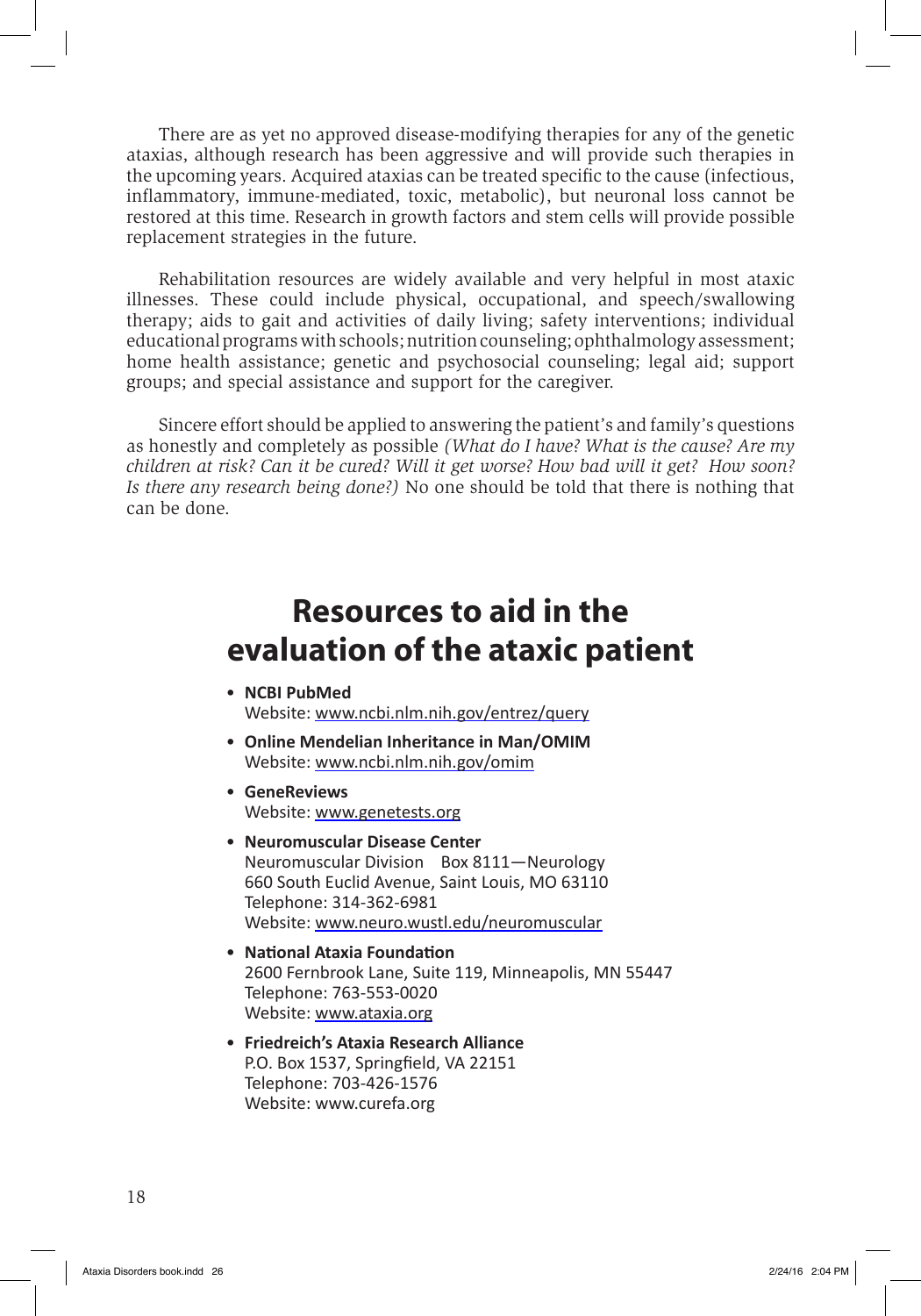## **References for treatment of the ataxic patient**

The following reference materials provide helpful information. Despite vigorous research, there are still no disease-modifying therapies or approved symptomatic treatments for cerebellar ataxia

- G.Grimaldi,G.P Argyropoulos, A. Boehringer et al. Non-invasive cerebellar stimulation- -a consensus paper. *Cerebellum*. 2014 Feb;13 (1):121-38.
- S. Manek, MD, and M.F. Lew, MD. "Gait and Balance Dysfunction in Adults." In *Movement Disorders,* 2003, 5:177-185.
- M. Nance, MD. *Living With Ataxia: An Information and Resource Guide.* 2nd edition. National Ataxia Foundation, 2003.
- M. Ogawa. "Pharmacological Treatments of Cerebellar Ataxia." In *Cerebellum,* 2004, 3:107-11.
- S.L. Perlman, MD. "Cerebellar Ataxia." In *Current Treatment Options in Neurology,* 2000, 2:215-224.
- S.L. Perlman, MD. "Symptomatic and Disease-Modifying Therapy for the Progressive Ataxias." In *The Neurologist,* 2004, 10:275-89.
- G.N. Rangamani, PhD, CCC-SLP. "*Managing Speech and Swallowing Problems: A Guidebook for People With Ataxia."* 2nd edition. National Ataxia Foundation, 2006.
- M. Synofzik and W. Ilg. "Motor training in degenerative spinocerebellar disease: ataxiaspecific improvements by intensive physiotherapy and exergames." In *Biomed Res Int.* 2014; 2014:583507.
- M.M.Trujillo-Martín, P. Serrano-Aguila, F.Monton-Alvarez et al. "Effectiveness and safety of treatments for degenerative ataxias: a systematic review." In *Mov Disord*. 2009 Jun 15;24(8):1111-24.
- B.P. Van de Warrenburg, J. van Gaalen, S. Boesch, et al. "EFNS/ENS Consensus on the diagnosis and management of chronic ataxias in adulthood." In *Eur J Neurol.* 2014 Apr;21(4):552-62.

#### **References**

- 1. Moseley, M.L., et al. Incidence of dominant spinocerebellar and Friedreich triplet repeats among 361 ataxia families. *Neurology,* 1998. 51(6): p. 1666-71.
- 2. Schols, L., et al. Genetic background of apparently idiopathic sporadic cerebellar ataxia. *Hum Genet,* 2000. 107(2): p. 132-37.
- 3. Abele, M., et al. The aetiology of sporadic adult-onset ataxia. *Brain,* 2002. 125(Pt 5): p. 961-68.
- 4. Hall, D.A., et al. Initial diagnoses given to persons with the fragile X-associated tremor/ataxia syndrome (FXTAS). *Neurology,* 2005. 65(2): p. 299-301.
- 5. Van Esch, H., et al. Screening for FMR-1 premutations in 122 older Flemish males presenting with ataxia. *Eur J Hum Genet,* 2005. 13(1): p. 121-23.
- 6. Hagerman, P.J., and R.J. Hagerman. Fragile X-associated tremor/ataxia syndrome (FXTAS). *Ment Retard Dev Disabil Res Rev,* 2004. 10(1): p. 25-30.
- 7. Hagerman, R.J., et al. Fragile X-associated tremor/ataxia syndrome (FXTAS) in females with the FMR1 premutation. *Am J Hum Genet,* 2004. 74(5): p. 1051-56.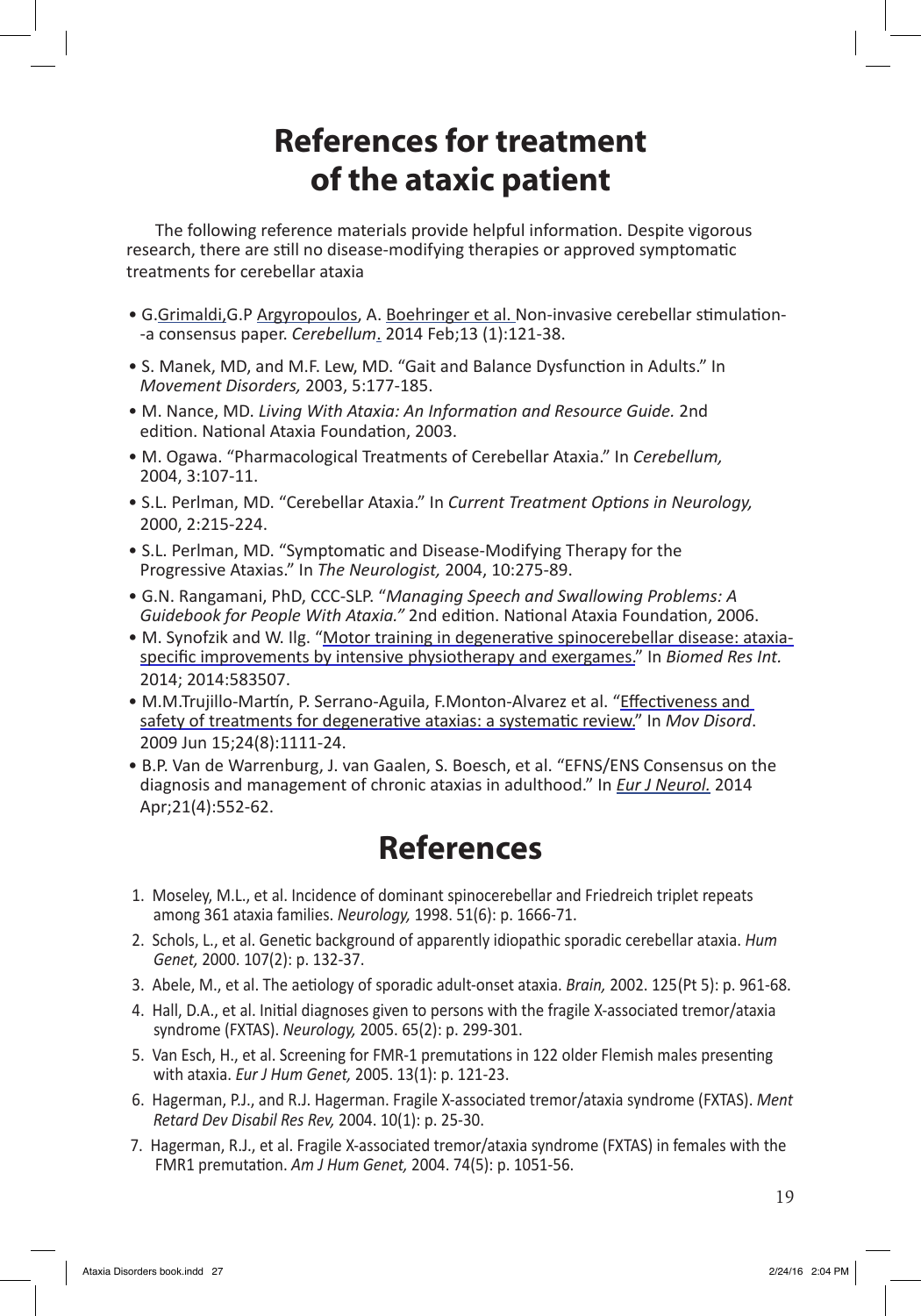- 8. Maschke, M., et al. Clinical feature profile of spinocerebellar ataxia type 1-8 predicts genetically defined subtypes. *Mov Disord,* 2005. 20(11): p. 1405-12.
- 9. Shakkottai VG, Fogel BL. Clinical neurogenetics: autosomal dominant spinocerebellar ataxia. *Neurol Clin*. 2013 Nov;31(4):987-1007
- 10. Fogel BL, et al. Utilization of genetic testing prior to subspecialist referral for cerebellar ataxia. *Genet Test Mol Biomarkers.* 2013 Aug;17(8):588-94.
- 11. Lee H, et al. Clinical exome sequencing for genetic identification of rare Mendelian disorders. *JAMA*. 2014 Nov 12;312(18):1880-7.
- 12. Fogel, BL, et al. Exome sequencing in the clinical diagnosis of sporadic or familial cerebellar ataxia. *JAMA Neurol*. 2014 Oct;71(10):1237-46.
- 13. Fogel, BL. Interpretation of genetic testing: variants of unknown significance.*Continuum (Minneap Minn).* 2011 Apr;17(2 Neurogenetics):347-52.
- 14. Fogel BL, Perlman S. Clinical features and molecular genetics of autosomal recessive cerebellar ataxias. *Lancet Neurol*. 2007 Mar;6(3):245-57.
- 15. Fogel, BL. Childhood cerebellar ataxia. *J Child Neurol*. 2012 Sep;27(9):1138-45.
- 16. Collins, A. Clinical neurogenetics: friedreich ataxia. *Neurol Clin.* 2013 Nov;31(4):1095-120.
- 17. Poretti, A., et al. Differential diagnosis of cerebellar atrophy in childhood. *Eur J Paediatr Neurol.* 2008 May;12(3):155-67. Epub 2007 Sep 14.
- 18. Ambrose M, Gatti RA. Pathogenesis of ataxia-telangiectasia: the next generation of ATM functions*. Blood.* 2013 May 16;121(20):4036-45.
- 19. Chaudhary MW, Al-Baradie RS. Ataxia-telangiectasia: future prospects. *Appl Clin Genet.* 2014 Sep 10;7:159-67.
- 20. Poretti, A. et al. Acute ataxia in children: approach to clinical presentation and role of additional investigations. *Neuropediatrics*. 2013 Jun;44(3):127-41.
- 21. Toscano A, Musumeci O. Mitochondrial Disorders in Adults. *Curr Mol Med.* 2014 Oct 10. [Epub ahead of print]
- 22. Ardissone A,, et al. Mitochondrial Diseases in Childhood. *Curr Mol Med.* 2014 Oct 10. [Epub ahead of print]
- 23. Fogel BL, Perlman S. An approach to the patient with late-onset cerebellar ataxia. *Nat Clin Pract Neurol.* 2006 Nov;2(11):629-35
- 24. Fogel, BL, et al. Mutations in rare ataxia genes are uncommon causes of sporadic cerebellar ataxia. *Mov Disord*. 2012 Mar;27(3):442-6.
- 25. Sedel, F. et al. Therapy insight: inborn errors of metabolism in adult neurology--a clinical approach focused on treatable diseases. *Nat Clin Pract Neurol.* 2007 May;3(5):279-90.
- 26. Gilman, S., et al. Evolution of sporadic olivopontocerebellar atrophy into multiple system atrophy. *Neurology,* 2000. 55(4): p. 527-32.
- 27. Gilman, S. et al. Second consensus statement on the diagnosis of multiple system atrophy. *Neurology*. 2008 Aug 26;71(9):670-6.
- 28. Lin, DJ., et al. Multiple system atrophy of the cerebellar type: clinical state of the art. *Mov Disord.* 2014 Mar;29(3):294-304.
- 29. Fogel, BL, et al. The neurogenetics of atypical parkinsonian disorders. *Semin Neurol.* 2014 Apr;34(2):217-24.